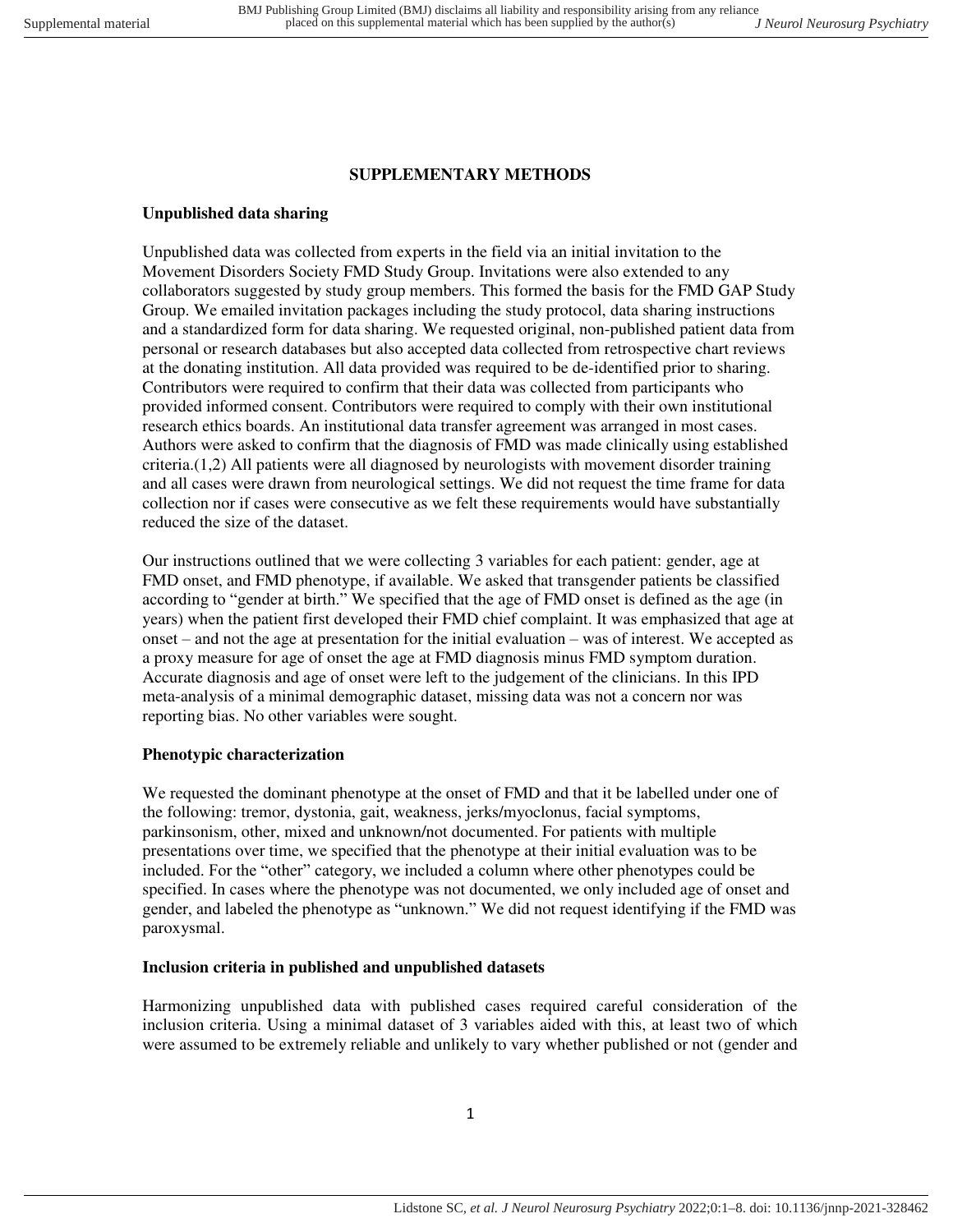age at onset). Harmonizing phenotype required parameters be given for unpublished data (categories above) which we assumed would have otherwise been grouped according to presentation and diagnosed using the same clinical criteria, and also not likely to change. The categories used were derived from phenotypes described in the published literature in a further effort to harmonize the data. Specifying an "unknown" category allowed including unpublished cases without a recorded phenotype which may not be published otherwise as a result. This was in keeping with the primary outcome of the study which was to assess the distribution of gender and age at onset.

Exclusion criteria were applied at the study level for published data, and at the patient level for the unpublished data. To maximize the yield of reliable, published FMD cases we restricted the search as described in the search strategy in the main manuscript. For unpublished cases, the exclusion criteria were specified to try to align the cases as much as possible with the published dataset to ensure as "pure" an FMD sample as possible.

## **Avoiding duplicate data**

The invitation to participate in the study contained a bibliography of the results of our systematic review and hand-search. This enabled authors to ensure that their data were not already included. Upon sharing, all contributors were asked to confirm if their data were published, and if so, to provide the citation of the paper, enabling cross referencing with our database. Two study investigators independently conducted the search and the results were then cross-referenced and reviewed by two other investigators.

#### **SUPPLEMENTARY RESULTS**

#### **Systematic review and data selection**

The systematic review is presented in Supplementary Figure 1. The PubMed search yielded 3083 papers. After removing reviews, non-English papers, and papers not related to functional neurological disorder, 136 papers underwent full-text screening for eligibility. Papers were then removed if they were not related to FMD, they lacked the requisite quantitative FMD patient data, or there was comorbid neurological disease. After reference list searching, 98 sources continued to the data selection process. The results from the systematic review were compared to a secondary hard search by a separate author, which yielded 166 eligible records; 27 duplicates were removed. Each abstract was reviewed by 2-3 authors, and each full-text article was reviewed by two authors. Data extraction was conducted by two authors, and one author reviewed the data for accuracy.

The geographic distribution of the entire dataset is presented in the map in Supplementary Figure 2 and numerically by country in Supplementary Figure 5.

The entire dataset of all 4905 cases is presented in Supplementary Table 1, divided by phenotype and age. A significant association between age and phenotype was not seen, apart from a trend to significance for older age in gait disorders (p=0.054).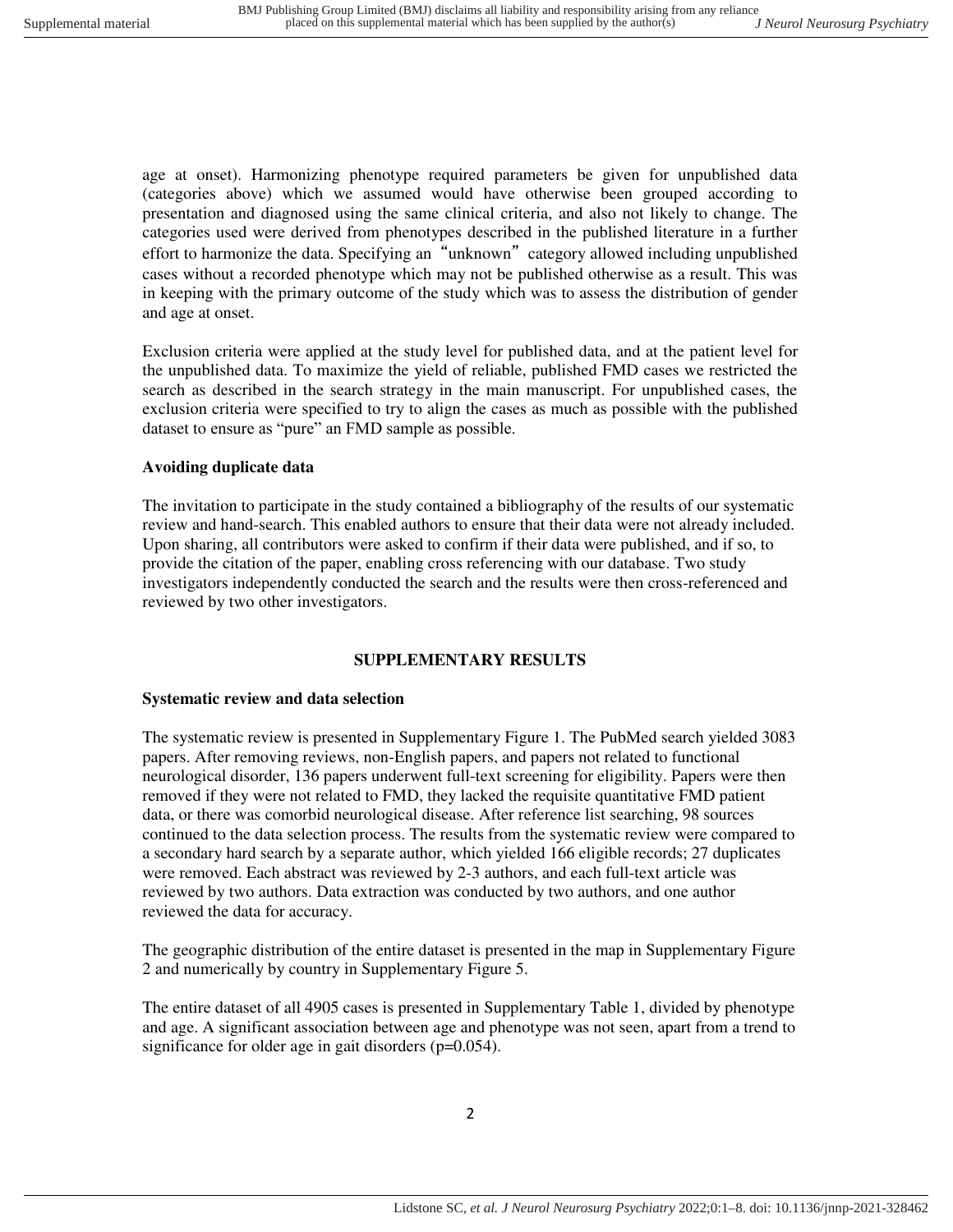### **Published data characteristics**

Supplementary Table 2 contains a summary of the published data sources. In addition to the main FMD phenotype categories, the following entries were included in the "Other" category: blepharospasm, chewing dystonia, coma, ophthalmologic FMD, palatal myoclonus, paroxysmal ballism, stereotypies, tics (6), toe movements, and tongue movements.

### **Unpublished data characteristics**

Unpublished data were shared from 33 separate groups from 28 countries (Supplementary Table 3). The response rate for data sharing was estimated at 65%. In addition to the main FMD phenotype categories, 61 cases of alternate phenotypes were reported under the "Other" category (Supplementary Table 4).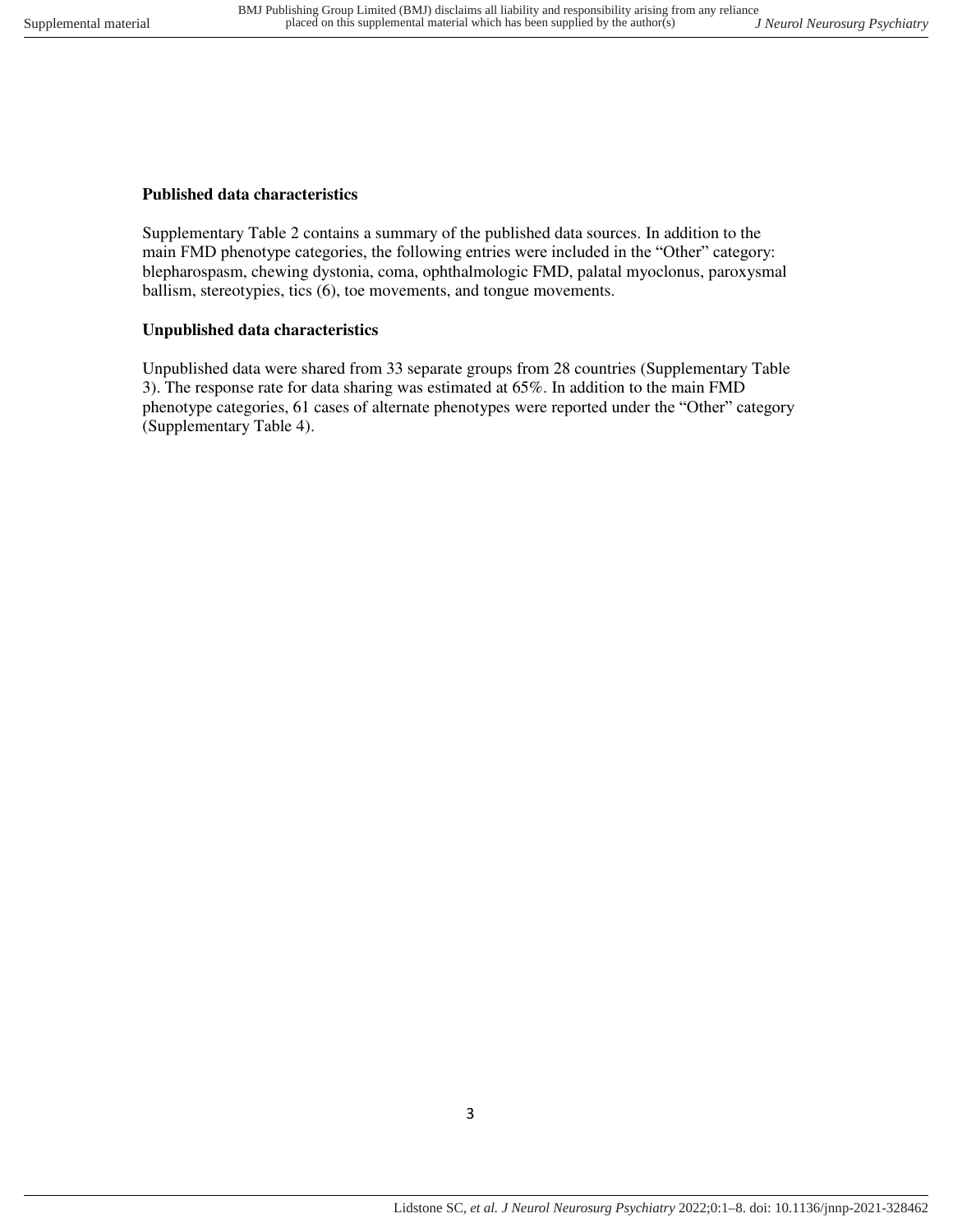### **References**

- 1. Fahn S, Williams DT. Psychogenic dystonia. *Adv Neurol*. 1988;50:431–55.
- 2. Gupta A, Lang AE. Psychogenic movement disorders: *Curr Opin Neurol.* 2009 Aug;22(4):430–6.
- 3. Baizabal-Carvallo JF, Jankovic J. Psychogenic Ophthalmologic Movement Disorders. *J Neuropsychiatry Clin Neurosci*. 2016 Jul;28(3):195–8.
- 4. Hop JW, Frijns CJM, van Gijn J. Psychogenic pseudoptosis. *J Neurol.* 1997 Oct 27;244(10):623–4.
- 5. Stamelou M, Saifee TA, Edwards MJ, Bhatia KP. Psychogenic palatal tremor may be underrecognized: reappraisal of a large series of cases. *Mov Disord* 2012 Aug;27(9):1164–8.
- 6. Janik P, Milanowski L, Szejko N. Psychogenic tics: clinical characteristics and prevalence. *Psychiatr Pol.* 2014 Aug;48(4):835–45.
- 7. Espay AJ, Maloney T, Vannest J et al. Impaired emotion processing in functional (psychogenic) tremor: A functional magnetic resonance imaging study. *NeuroImage Clin.*  2017; 17:179–87.
- 8. Espay AJ, Edwards MJ, Oggioni GD et al. Tremor retrainment as therapeutic strategy in psychogenic (functional) tremor. *Parkinsonism Relat Disord.* 2014 Jun;20(6):647–50.
- 9. Lang AE. Psychogenic dystonia: a review of 18 cases. *Can J Neurol Sci* 1995 May;22(2):136–43.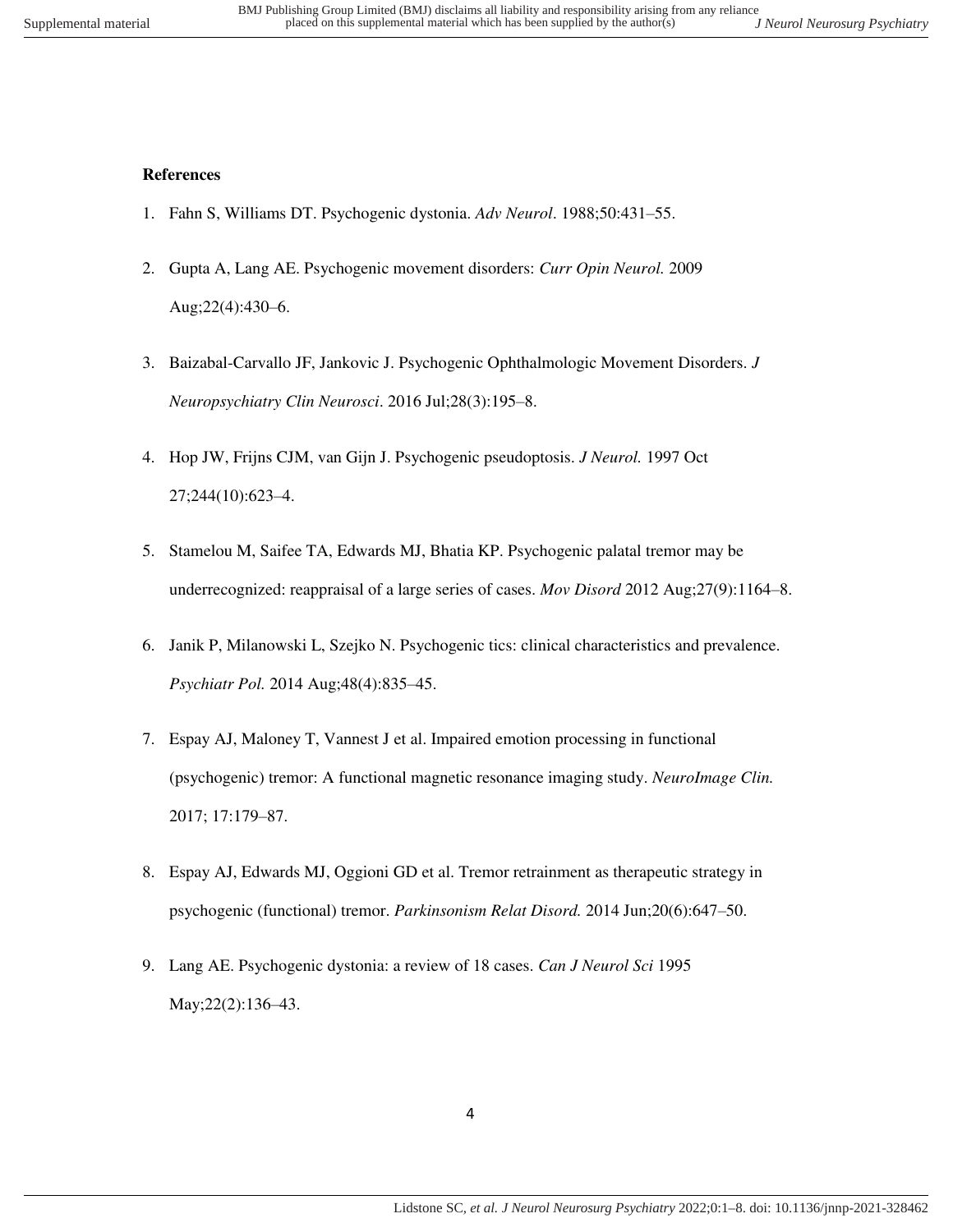- 10. Tinazzi M, Fasano A, Peretti A et al. Tactile and proprioceptive temporal discrimination are impaired in functional tremor. *PloS One*. 2014;9(7):e102328.
- 11. Gaig C, Martí MJ, Tolosa E et al. 123I-Ioflupane SPECT in the diagnosis of suspected psychogenic Parkinsonism. *Mov Disord*. 2006;21(11):1994–8.
- 12. Demartini B, Ricciardi L, Parees I, Ganos C, Bhatia KP, Edwards MJ. A positive diagnosis of functional (psychogenic) tics. *Eur J Neurol.* 2014 22(3):527-e36.
- 13. Quartarone A, Rizzo V, Terranova C et al. Abnormal sensorimotor plasticity in organic but not in psychogenic dystonia. *Brain J Neurol*. 2009 Oct;132(Pt 10):2871–7.
- 14. Morgante F, Edwards MJ, Espay AJ et al. Diagnostic agreement in patients with psychogenic movement disorders. Mov Disord 2012 Apr;27(4):548–52.
- 15. Deuschl G, Köster B, Lücking CH, Scheidt C. Diagnostic and pathophysiological aspects of psychogenic tremors. *Mov Disord*. 1998 Mar;13(2):294–302.
- 16. Pareés I, Kassavetis P, Saifee TA et al. Failure of explicit movement control in patients with functional motor symptoms. *Mov Disord*. 2013 28(4):517–23.
- 17. Schwingenschuh P, Katschnig P, Seiler S et al. Moving toward "laboratory-supported" criteria for psychogenic tremor. *Mov Disord* 2011 Dec;26(14):2509–15.
- 18. Factor SA, Podskalny GD, Molho ES. Psychogenic movement disorders: frequency, clinical profile, and characteristics. *J Neurol Neurosurg Psychiatry*. 1995 59(4):406–12.

5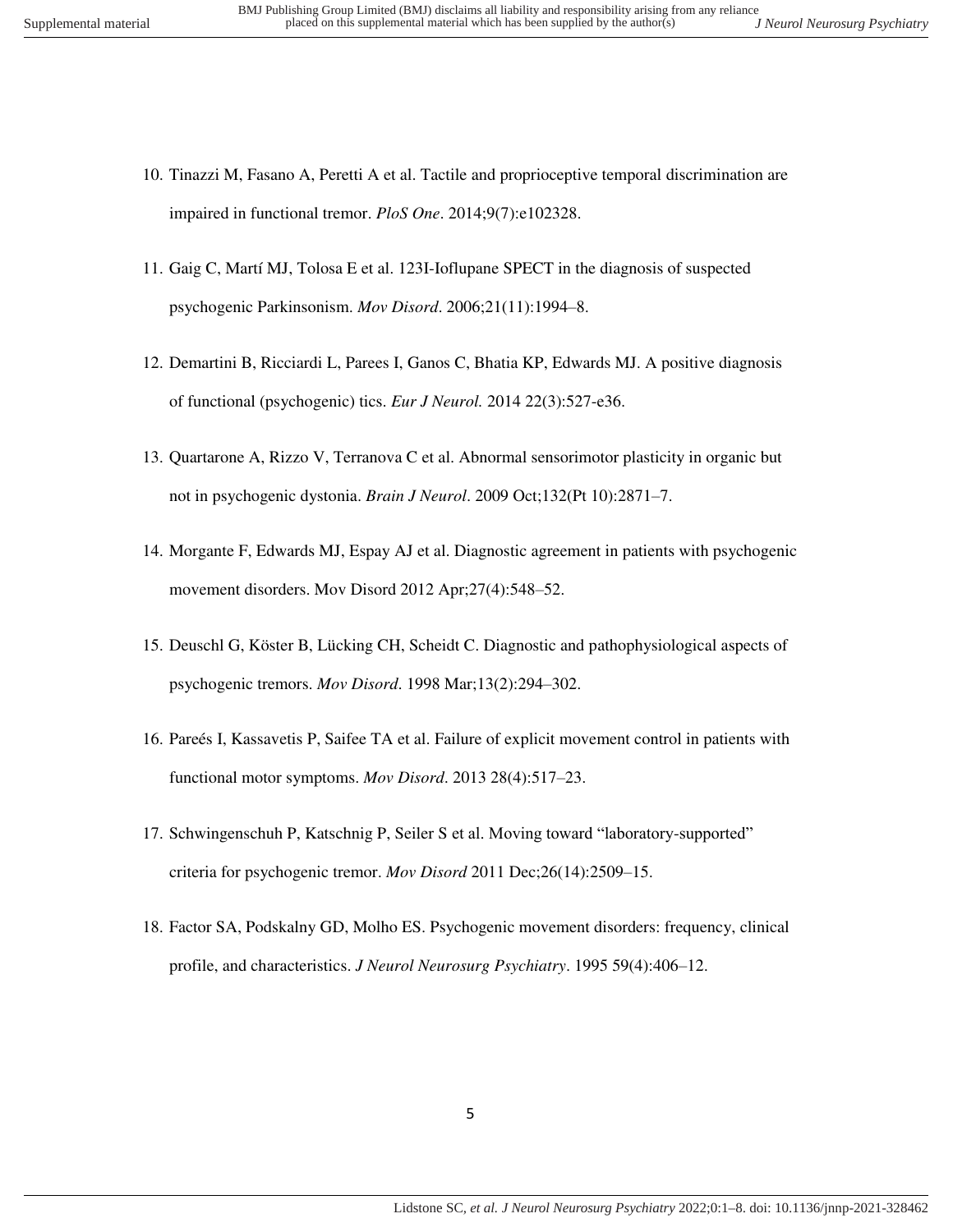- 19. Hinson VK, Weinstein S, Bernard B, Leurgans SE, Goetz CG. Single-blind clinical trial of psychotherapy for treatment of psychogenic movement disorders. *Parkinsonism Relat Disord.* 2006 Apr;12(3):177–80.
- 20. Baizabal-Carvallo JF, Jankovic J. The clinical features of psychogenic movement disorders resembling tics. *J Neurol Neurosurg Psychiatry.* 2013;85(5):573–5.
- 21. Dallocchio C, Arbasino C, Klersy C, Marchioni E. The effects of physical activity on psychogenic movement disorders. *Mov Disord*. 2010;25(4):421–5.
- 22. Schrag AE, Mehta AR, Bhatia KP et al. The functional neuroimaging correlates of psychogenic versus organic dystonia. *Brain J Neurol.* 2013; 136(Pt 3):770–81.
- 23. Schrag A, Trimble M, Quinn N, Bhatia K. The syndrome of fixed dystonia: an evaluation of 103 patients. *Brain*. 2004 Oct 1;127(10):2360–72.
- 24. Hassa T, de Jel E, Tuescher O, Schmidt R, Schoenfeld MA. Functional networks of motor inhibition in conversion disorder patients and feigning subjects. *NeuroImage Clin*. 2016 May 17;11:719–27.
- 25. Epstein SA, Maurer CW, LaFaver K, Ameli R, Sinclair S, Hallett M. Insights into Chronic Functional Movement Disorders: The Value of Qualitative Psychiatric Interviews. *Psychosomatics.* 2016;57(6):566–75.
- 26. Batla A, Pareés I, Edwards MJ, Stamelou M, Bhatia KP, Panicker JN. Lower urinary tract dysfunction in patients with functional movement disorders. *J Neurol Sci.* 2016 Feb;361:192–4.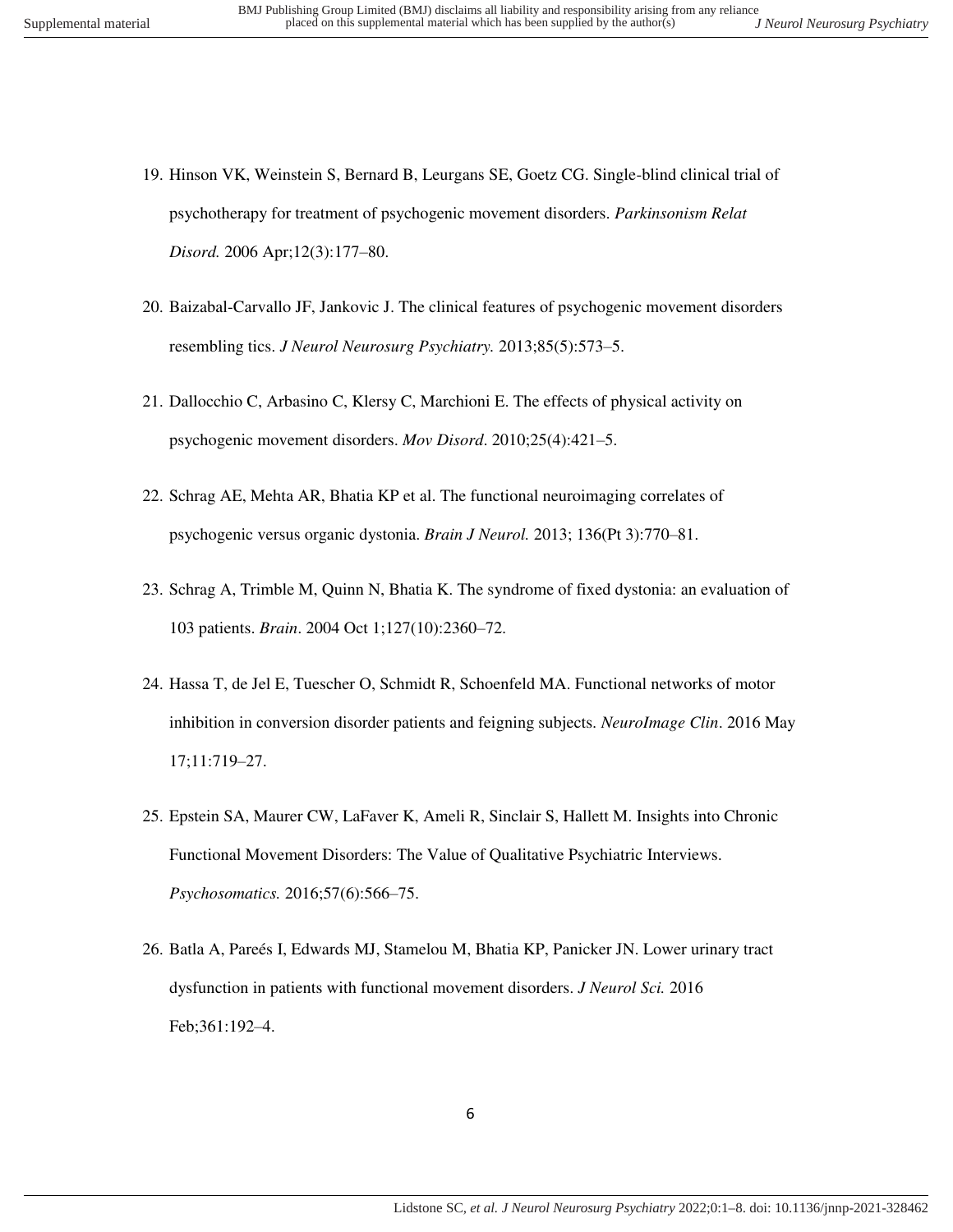- 27. Frasca Polara G, Fleury V, Stone J et al. Prevalence of functional (psychogenic) parkinsonism in two Swiss movement disorders clinics and review of the literature. *J Neurol Sci.* 2018 Apr;387:37–45.
- 28. Stone J, Hoeritzauer I, Brown K, Carson A. Therapeutic sedation for functional (psychogenic) neurological symptoms. *J Psychosom Res*. 2014 Feb;76(2):165–8.
- 29. McWhirter L, Ludwig L, Carson A, McIntosh RD, Stone J. Transcranial magnetic stimulation as a treatment for functional (psychogenic) upper limb weakness. *J Psychosom Res.* 2016 Oct;89:102–6.
- 30. Stone J, Warlow C, Sharpe M. The symptom of functional weakness: a controlled study of 107 patients. *Brain.* 2010 Apr 15;133(5):1537–51.
- 31. Stone J, Hoeritzauer I, Tesolin L, Carson A. Functional movement disorders of the face: A historical review and case series. *J Neurol Sci.* 2018 Dec;395:35–40.
- 32. Binzer M, Andersen PM, Kullgren G. Clinical characteristics of patients with motor disability due to conversion disorder: a prospective control group study. *J Neurol Neurosurg Psychiatry.* 1997 Jul;63(1):83–8.
- 33. Stone J, Gelauff J, Carson A. A "twist in the tale": Altered perception of ankle position in psychogenic dystonia. *Mov Disord.* 2011 Dec 15;27(4):585–6.
- 34. Liepert J, Hassa T, Tüscher O, Schmidt R. Abnormal motor excitability in patients with psychogenic paresis. *J Neurol*. 2009 Jan;256(1):121–6.

7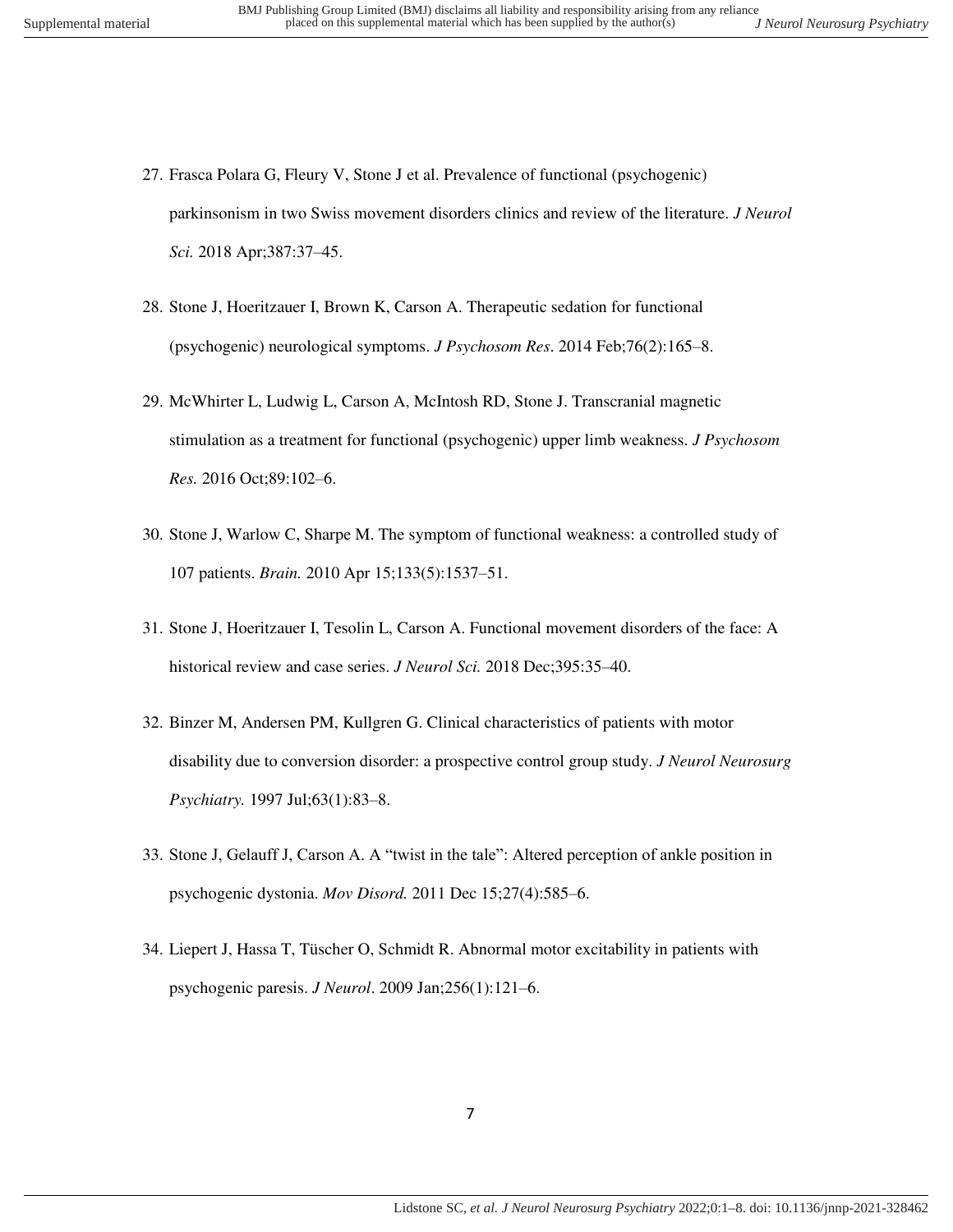- 35. Zeuner KE, Shoge RO, Goldstein SR, Dambrosia JM, Hallett M. Accelerometry to distinguish psychogenic from essential or parkinsonian tremor. *Neurology.* 2003 Aug 25;61(4):548–50.
- 36. Kranick SM, Moore JW, Yusuf N et al. Action-effect binding is decreased in motor conversion disorder: implications for sense of agency. *Mov Disord* 2013 Jul;28(8):1110–6.
- 37. Felicio AC, Godeiro-Junior C, Moriyama TS et al. Degenerative parkinsonism in patients with psychogenic parkinsonism: A dopamine transporter imaging study. *Clin Neurol Neurosurg.* 2010 May;112(4):282–5.
- 38. Stone J, Zeman A, Simonotto E et al. fMRI in Patients With Motor Conversion Symptoms and Controls With Simulated Weakness. *Psychosom Med*. 2007 Nov;69(9):961–9.
- 39. Aybek S, Nicholson TRJ, Draganski B et al. Grey matter changes in motor conversion disorder. *J Neurol Neurosurg Psychiatry*. 2012 Dec 12;85(2):236–8.
- 40. Roelofs K, de Bruijn ERA, Van Galen GP. Hyperactive action monitoring during motorinitiation in conversion paralysis: An event-related potential study. *Biol Psychol.* 2006 Mar;71(3):316–25.
- 41. Delange F, Roelofs K, Toni I. Increased self-monitoring during imagined movements in conversion paralysis. *Neuropsychologia.* 2007;45(9):2051–8.
- 42. Merello M, Ballesteros D, Rossi M et al. Lack of maintenance of gait pattern as measured by instrumental methods suggests psychogenic gait. *Funct Neurol.* 2012 Dec;27(4):217–24.

8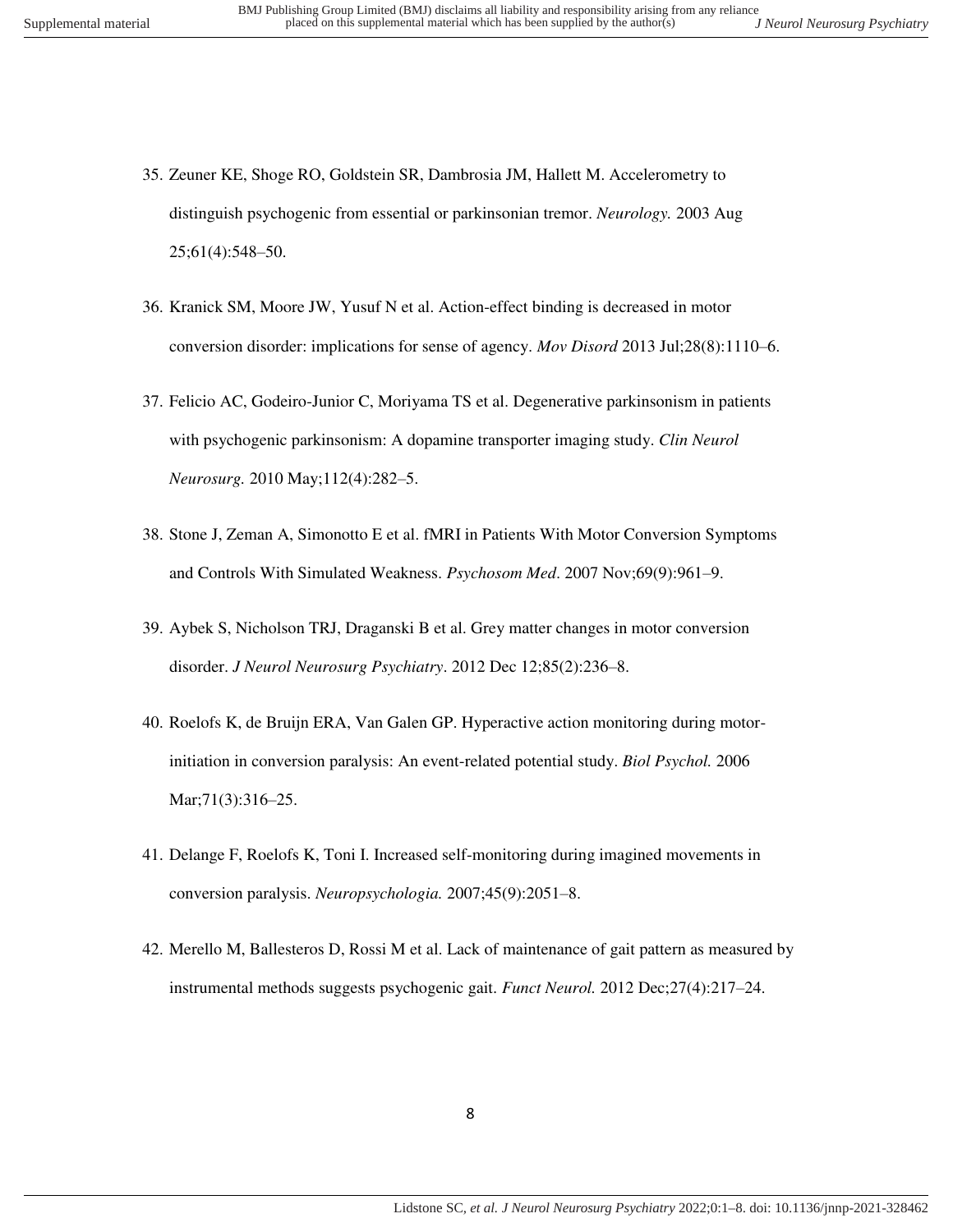- 43. Liepert J, Hassa T, Tüscher O, Schmidt R. Motor excitability during movement imagination and movement observation in psychogenic lower limb paresis. *J Psychosom Res*. 2011 Jan;70(1):59–65.
- 44. Roelofs K, van Galen GP, Keijsers GPJ, Hoogduin CAL. Motor initiation and execution in patients with conversion paralysis. *Acta Psychol (Amst)*. 2002 May;110(1):21–34.
- 45. Canavese C, Ciano C, Zibordi F, Zorzi G, Cavallera V, Nardocci N. Phenomenology of psychogenic movement disorders in children. *Mov Disord*. 2012;27(9):1153–7.
- 46. Bentivoglio AR, Loi M, Valente EM, Ialongo T, Tonali P, Albanese A. Phenotypic variability of DYT1-PTD: Does the clinical spectrum include psychogenic dystonia? *Mov Disord.* 2002 Sep;17(5):1058–63.
- 47. Terada K, Ikeda A, Van Ness PC et al. Presence of Bereitschaftspotential preceding psychogenic myoclonus: clinical application of jerk-locked back averaging. *J Neurol Neurosurg Psychiatry.* 1995 Jun;58(6):745–7.
- 48. Schwingenschuh P, Pont‐Sunyer C, Surtees R, Edwards MJ, Bhatia KP. Psychogenic movement disorders in children: A report of 15 cases and a review of the literature. *Mov Disord.* 2008;23(13):1882–8.
- 49. Benaderette S, Fregonara PZ, Apartis E et al. Psychogenic parkinsonism: A combination of clinical, electrophysiological, and [123I]-FP-CIT SPECT scan explorations improves diagnostic accuracy. *Mov Disord*. 2005 Oct 6;21(3):310–7.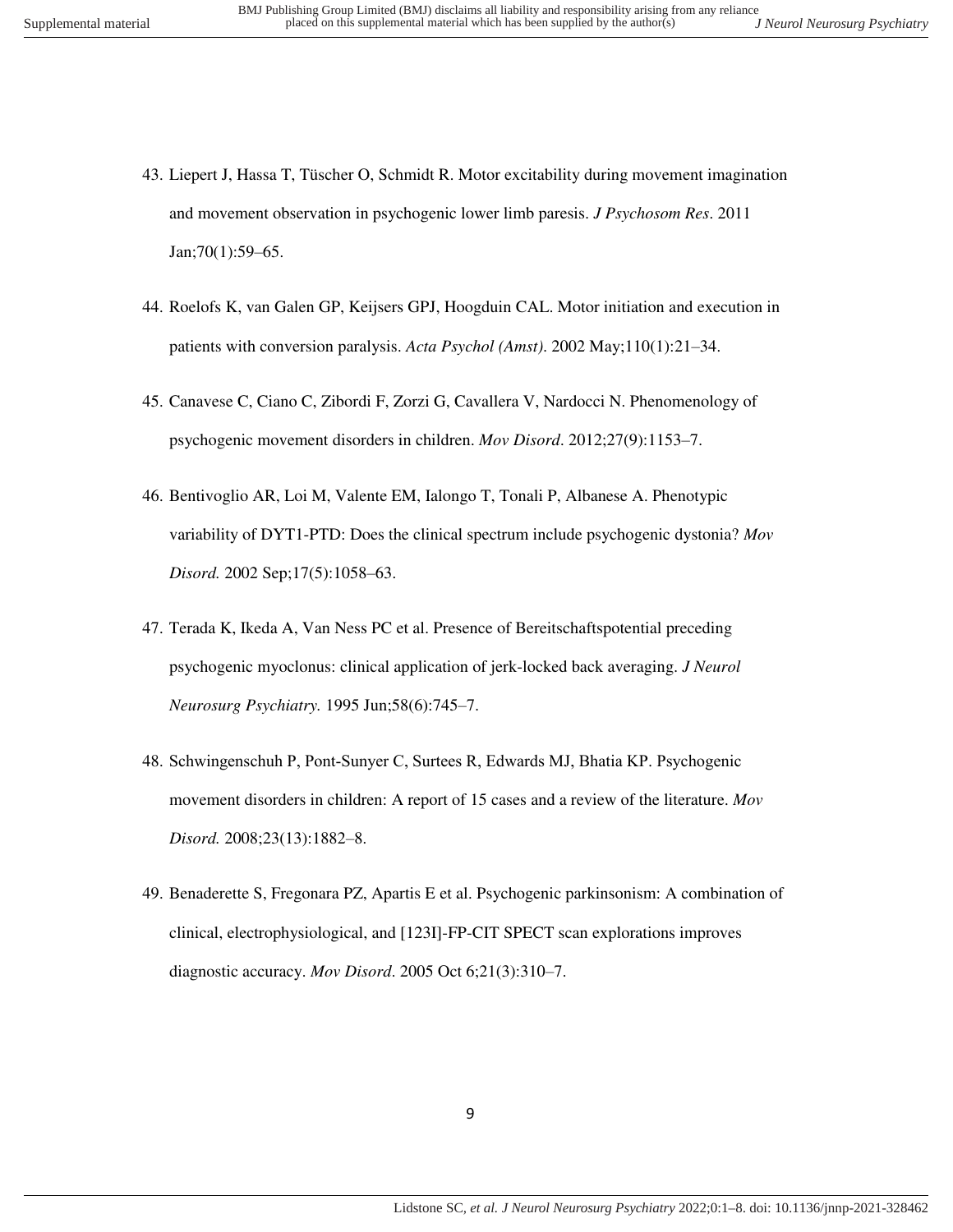- 50. Piboolnurak P, Rothey N, Ahmed A et al. Psychogenic tremor disorders identified using tree‐based statistical algorithms and quantitative tremor analysis. *Mov Disord.* 2005 Aug 9;20(12):1543–9.
- 51. Moene FC, Hoogduin KAL, Dyck RV. The inpatient treatment of patients suffering from (motor) conversion symptoms: A description of eight cases. *Int J Clin Exp Hypn.* 1998 Apr;46(2):171–90.
- 52. Garcin B, Roze E, Mesrati F et al. Transcranial magnetic stimulation as an efficient treatment for psychogenic movement disorders. *J Neurol Neurosurg Psychiatry.* 2013 Feb 5;84(9):1043–6.
- 53. Raethjen J, Kopper F, Govindan RB, Volkmann J, Deuschl G. Two different pathogenetic mechanisms in psychogenic tremor. Neurology. 2004 Sep 13;63(5):812–5.
- 54. Sojka P, Lošák J, Lamoš M et al. Processing of Emotions in Functional Movement Disorder: An Exploratory fMRI Study. *Front Neurol.* 2019 Aug 14;10:861–861.
- 55. Shahar E, Ravid S, Hafner H, Chistyakov A, Shcif A. Diagnostic value of Hoover sign and motor-evoked potentials in acute somatoform unilateral weakness and sensory impairment mimicking vascular stroke. *J Clin Neurosci.* 2012 Jul;19(7):980–3.
- 56. Søgaard U, Mathiesen BB, Simonsen E. Personality and Psychopathology in Patients With Mixed Sensory-Motor Functional Neurological Disorder (Conversion Disorder). *J Nerv Ment Dis.* 2019 Jul;207(7):546–54.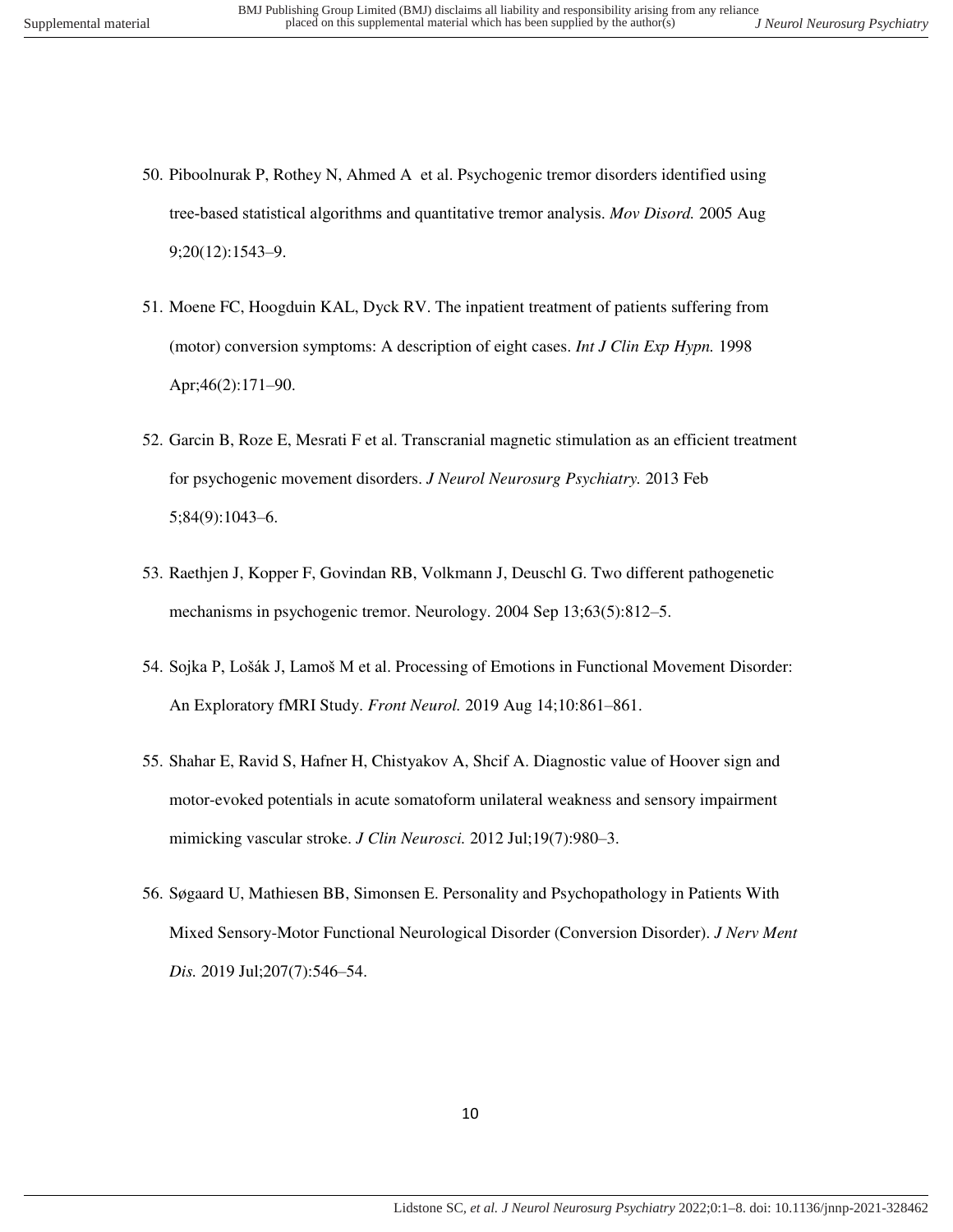- 
- 57. Biran I, Shahar-Levy Y. Patients with motor conversion disorder use early developmental motor patterns. *J Bodyw Mov Ther.* 2018 Apr;22(2):366–73.
- 58. Blakemore RL, Hyland BI, Hammond-Tooke GD, Anson JG. Distinct modulation of eventrelated potentials during motor preparation in patients with motor conversion disorder. *PloS One.* 2013 Apr 23;8(4):e62539–e62539.
- 59. Ahmed MAS, Martinez A, Yee A, Cahill D, Besag FMC. Psychogenic and organic movement disorders in children. *Dev Med Child Neurol.* 2008 Apr;50(4):300–4.
- 60. DALE RC, SINGH H, TROEDSON C, PILLAI S, GAIKIWARI S, KOZLOWSKA K. A prospective study of acute movement disorders in children. *Dev Med Child Neurol.* 2010 Feb 12;52(8):739–48.
- 61. Hayes MW, Graham S, Heldorf P, de Moore G, Morris JGL. A video review of the diagnosis of psychogenic gait: Appendix and commentary. *Mov Disord.* 1999 Nov;14(6):914–21.
- 62. Lader M, Sartorius N. Anxiety in patients with hysterical conversion symptoms. *J Neurol Neurosurg Psychiatry.* 1968 Oct;31(5):490–5.
- 63. Majumdar A, López-Casas J, Poo P et al. Syndrome of fixed dystonia in adolescents Short term outcome in 4 cases. *Eur J Paediatr Neurol*. 2009 Sep;13(5):466–72.
- 64. Yazici KM, Kostakoglu L. Cerebral blood flow changes in patients with conversion disorder. *Psychiatry Res Neuroimaging.* 1998 Sep;83(3):163–8.
- 65. Speed J. Behavioral management of conversion disorder: Retrospective study. *Arch Phys Med Rehabil.* 1996 Feb;77(2):147–54.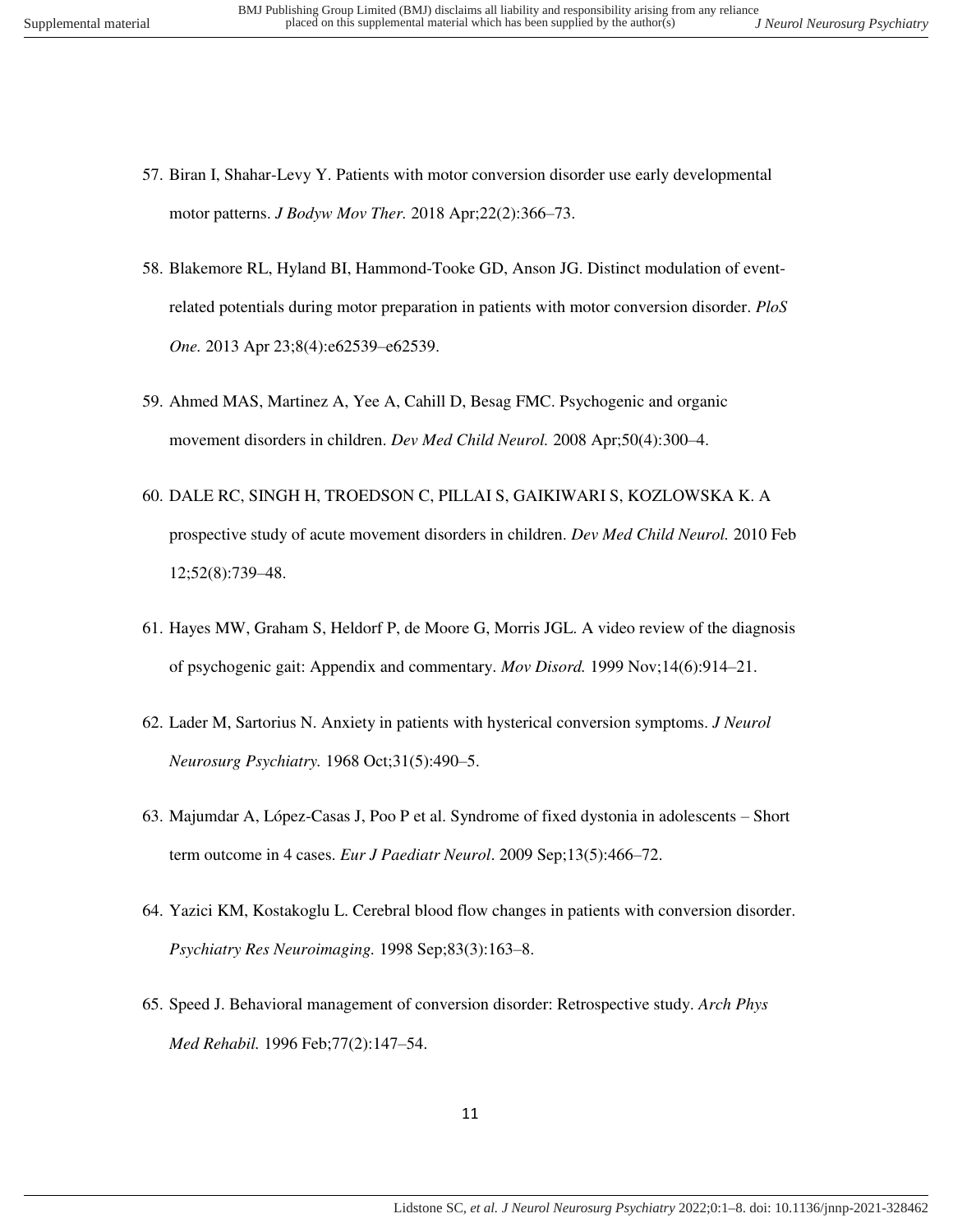- 66. Thomson AP, Sills JA. Diagnosis of functional illness presenting with gait disorder. *Arch Dis Child.* 1988 Feb;63(2):148–53.
- 67. Blinder D, Rotenberg L, Taicher S. Conversion disorder after maxillofacial trauma and surgery. *Int J Oral Maxillofac Surg*. 1996 Apr;25(2):116–8.
- 68. Defazio G, Pastore A, Pellicciari R et al. Personality disorders and somatization in functional and organic movement disorders. *Psychiatry Res*. 2017 Nov 1;257:227–9.
- 69. Pellicciari R, Superbo M, Gigante AF, Livrea P, Defazio G. Disease modeling in functional movement disorders. *Parkinsonism Relat Disord.* 2014 Nov 1;20(11):1287–9.
- 70. Pandey S, Nahab F, Aldred J, Nutt J, Hallett M. Post-traumatic shoulder movement disorders: A challenging differential diagnosis between organic and functional. *Mov Disord Clin Pract.* 2014 Jun 1;1(2):102–5.
- 71. Pandey S, Koul A. Psychogenic Movement Disorders in Adults and Children: A Clinical and Video Profile of 58 Indian Patients. *Mov Disord Clin Pract.* 2017 Jul 18;4(5):763–7.
- 72. Chouksey A, Pandey S. Functional Movement Disorders in Elderly. *Tremor Hyperkinetic Mov* 2019;9. https://www.ncbi.nlm.nih.gov/pmc/articles/PMC6691911/
- 73. Baizabal-Carvallo JF, Jankovic J. Gender Differences in Functional Movement Disorders. *Mov Disord Clin Pract.* 2019 Dec 24;7(2):182–7.
- 74. Ahmad O, Ahmad KE. Functional neurological disorders in outpatient practice: An Australian cohort. *J Clin Neurosc*i. 2016 Jun 1;28:93–6.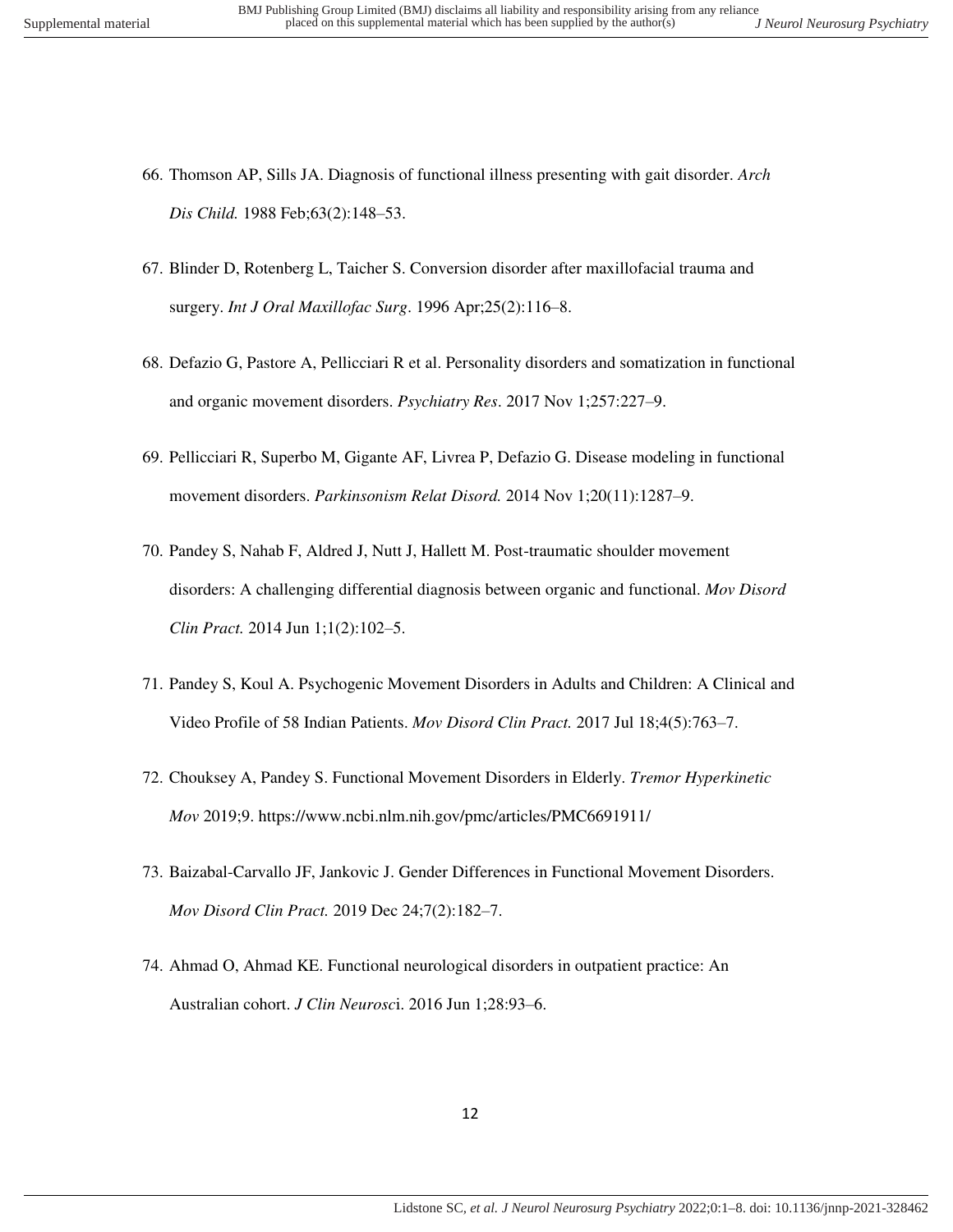- 75. Gendre T, Carle G, Mesrati F et al. Quality of life in functional movement disorders is as altered as in organic movement disorders. *J Psychosom Res*. 2019;116:10–6.
- 76. Garcin B, Mesrati F, Hubsch C et al. Impact of Transcranial Magnetic Stimulation on Functional Movement Disorders: Cortical Modulation or a Behavioral Effect? *Front Neurol* 2017; 8. https://www.ncbi.nlm.nih.gov/pmc/articles/PMC5515822/
- 77. Stins JF, Kempe CA, Hagenaars MA, Beek PJ, Roelofs K. Attention and postural control in patients with conversion paresis. *J Psychosom Res*. 2015 Mar;78(3):249–54.
- 78. McKeon A, Ahlskog JE, Bower JH, Josephs KA, Matsumoto JY. Psychogenic tremor: Long term prognosis in patients with electrophysiologically-confirmed disease. *Mov Disord.* 2008 Oct 2;24(1):72–6.
- 79. de Gusmão CM, Guerriero RM, Bernson-Leung ME et al. Functional Neurological Symptom Disorders in a Pediatric Emergency Room: Diagnostic Accuracy, Features, and Outcome. *Pediatr Neurol.* 2014 Aug;51(2):233–8.
- 80. Guerriero RM, Pier DB, de Gusmão CM et al. Increased Pediatric Functional Neurological Symptom Disorders After the Boston Marathon Bombings: A Case Series. *Pediatr Neurol.* 2014 Nov 1;51(5):619–23.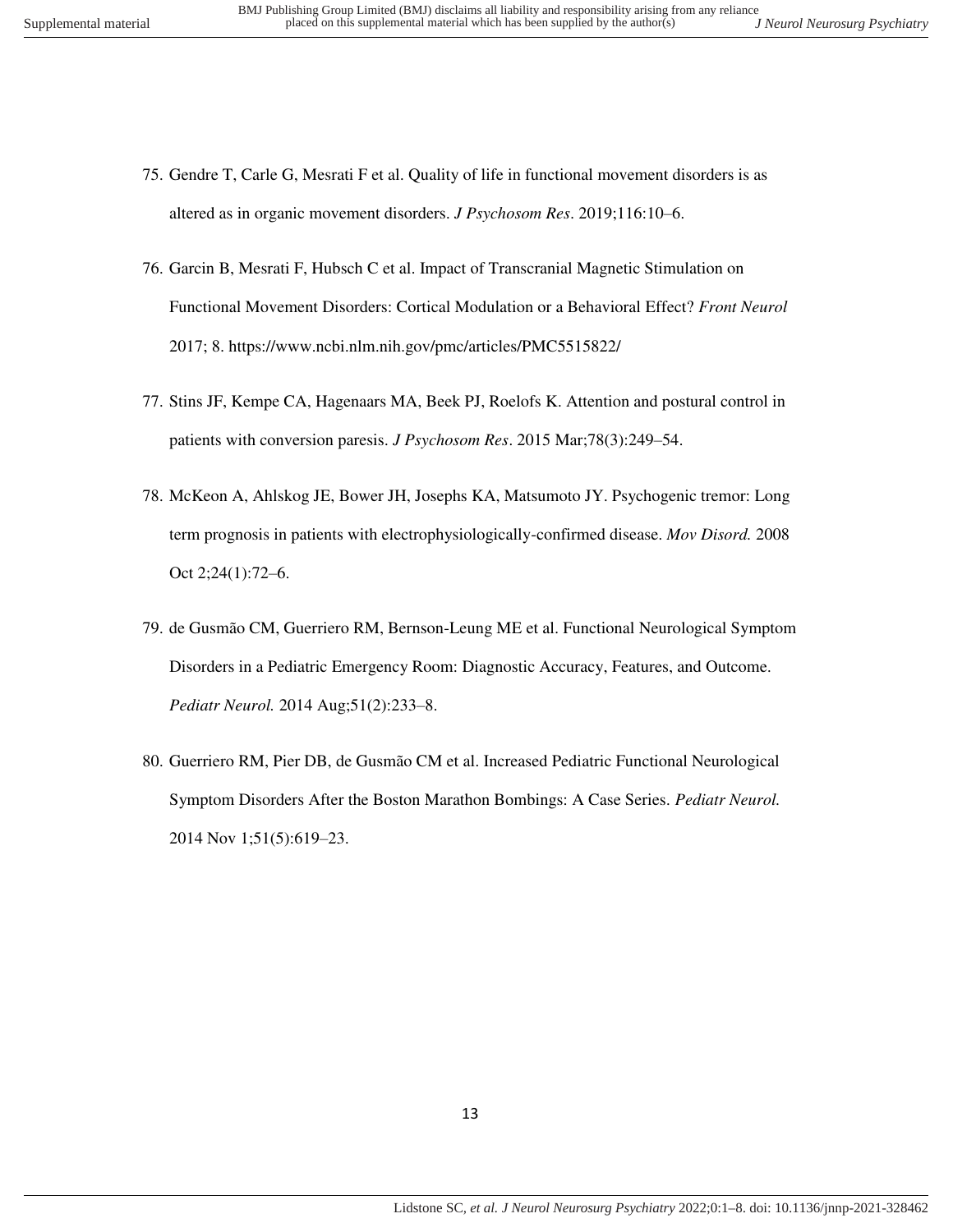

**Supplementary Figure 1:** Systematic review flow diagram. FMD, functional movement disorder.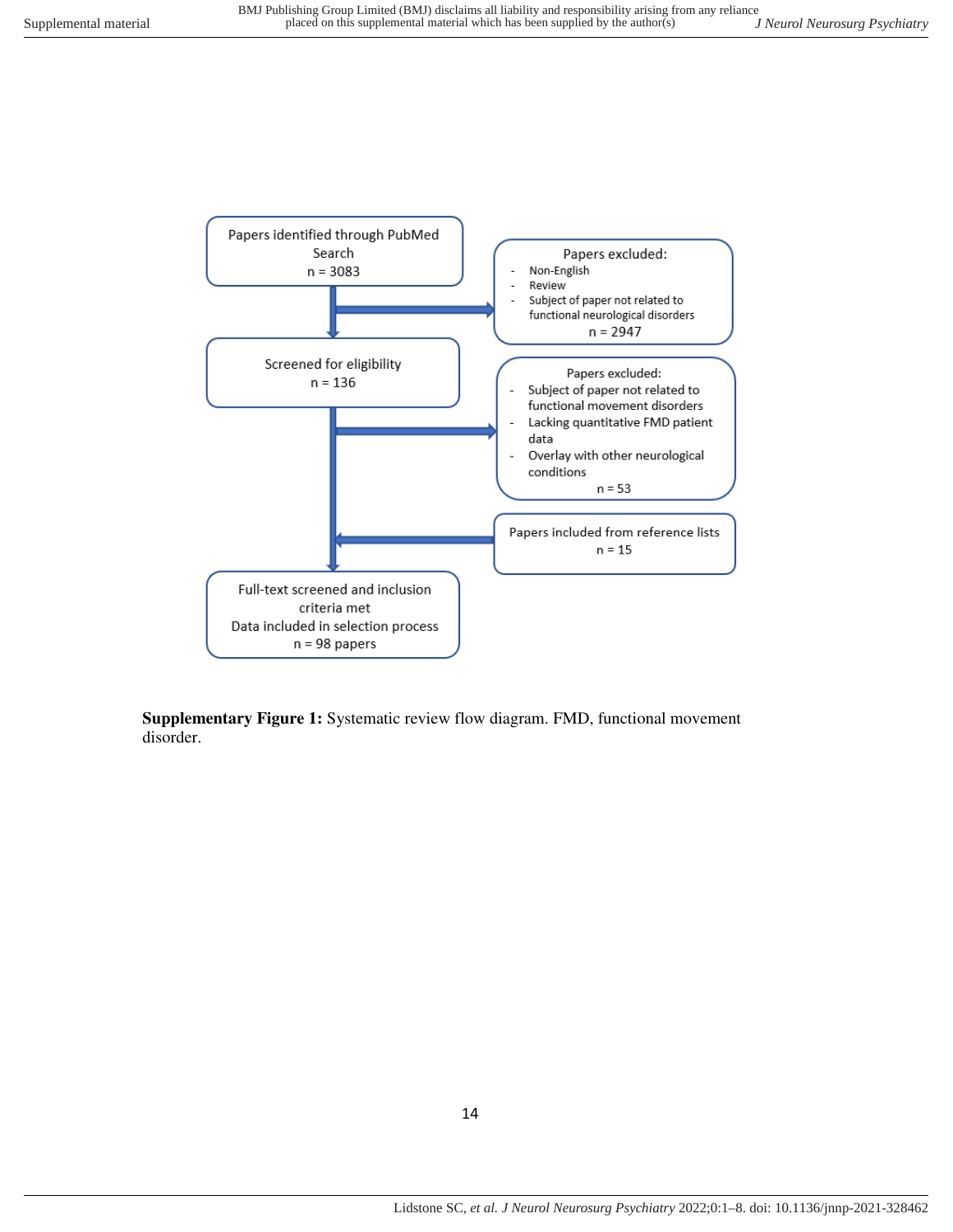

**Supplementary Figure 2:** Geographical distribution of the total dataset, published and unpublished cases.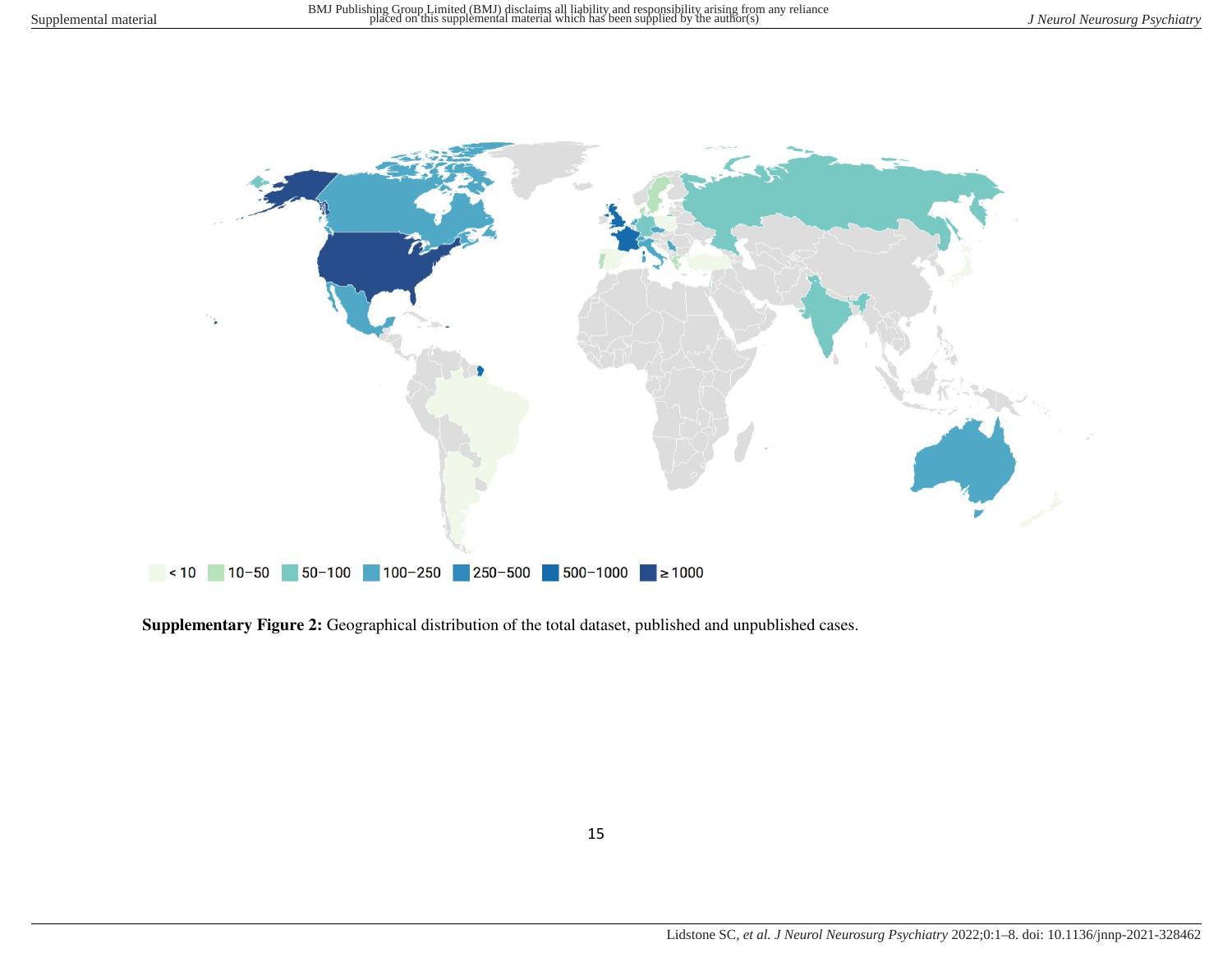| <b>Supplementary Table 1:</b> Numbers $(n(\%))$ of cases by phenotype in the whole sample, pediatric (16 and under), and older adults (60 |  |  |  |  |  |  |
|-------------------------------------------------------------------------------------------------------------------------------------------|--|--|--|--|--|--|
|                                                                                                                                           |  |  |  |  |  |  |

|              | Whole sample |            | Age 16 or under onset |                |           | Age 60 or over onset |            |                | p-value*                 |
|--------------|--------------|------------|-----------------------|----------------|-----------|----------------------|------------|----------------|--------------------------|
|              | Women        | Men        | Women                 | Men            | Overall   | Women                | Men        | <b>Overall</b> |                          |
| Mixed        | 848 (75.2)   | 279(24.8)  | 51 (77.3)             | 15(22.7)       | 66 (17.2) | 105(67.3)            | 51(32.7)   | 156(29.7)      | 0.151                    |
| Tremor       | 752 (71.2)   | 304(28.8)  | 64(71.1)              | 26(28.9)       | 90(23.5)  | 93(72.1)             | 36(27.9)   | 129(24.5)      | 0.880                    |
|              |              |            |                       |                |           |                      |            |                |                          |
|              |              |            |                       |                |           |                      |            |                |                          |
|              |              |            |                       |                |           |                      |            |                |                          |
| Weakness     | 647 (72.9)   | 240(27.1)  | 39(67.2)              | 19(32.8)       | 58(15.1)  | 22(68.8)             | 10(31.2)   | 32(6.1)        | 1.0                      |
| Dystonia     | 453 (78.4)   | 125(21.6)  | 58 (78.4)             | 16(21.6)       | 74 (19.3) | 18(62.1)             | 11(37.9)   | 29(5.5)        | 0.134                    |
| Gait         | 284(70.1)    | 121 (29.9) | 26(78.8)              | 7(21.2)        | 33(8.6)   | 48 (59.3)            | 33 (40.7)  | 81 (15.4)      | 0.054                    |
| Jerks /      | 142 (63.7)   | 81 (36.3)  | 14(63.6)              | 8(36.4)        | 22(5.7)   | 25(71.4)             | 10(28.6)   | 35(6.7)        | 0.570                    |
| myoclonus    |              |            |                       |                |           |                      |            |                |                          |
| Parkinsonism | 43(51.8)     | 40(48.2)   |                       | 2(100.0)       | 2(0.5)    | 9(90.0)              | 1(10.0)    | 10(1.9)        | $\overline{\phantom{a}}$ |
|              |              |            |                       |                |           |                      |            |                |                          |
| Facial       | 56 (83.6)    | 11(16.4)   | 1(100.0)              | $\blacksquare$ | 1(0.3)    | 1(50.0)              | 1(50.0)    | 2(0.4)         | $\blacksquare$           |
| symptoms     |              |            |                       |                |           |                      |            |                |                          |
| Other /      | 333 (69.5)   | 146(30.5)  | 22(59.5)              | 15(40.5)       | 37(9.7)   | 37(71.2)             | 15(28.8)   | 52(9.9)        | 0.265                    |
| unknown      |              |            |                       |                |           |                      |            |                |                          |
| <b>Total</b> | 3558         | 1347       | 275(71.8)             | 108(28.2)      | 383(7.8)  | 358 (68.1)           | 168 (31.9) | 526(10.7)      | $\overline{a}$           |
|              | (72.5)       | (27.5)     |                       |                |           |                      |            |                |                          |

and over).

\*Fisher"s exact test within phenotypes to assess association between gender and young onset (≤16) vs older onset (≥60)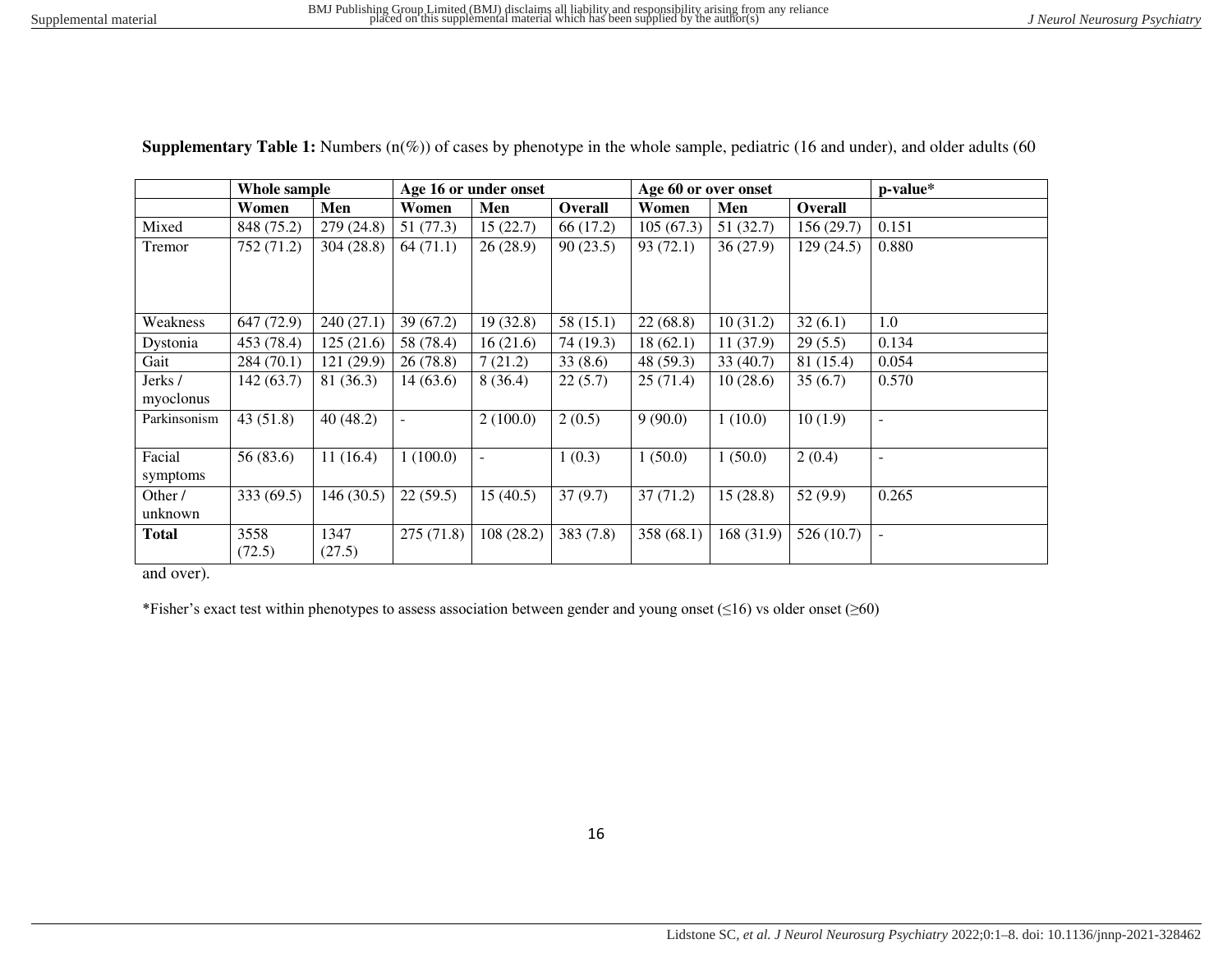# **Supplementary Table 2:** Summary of published dataset

| Country              | $\text{Cases} \left( \text{n} \right)$ | Reference                                                                                                                                                                                                             |
|----------------------|----------------------------------------|-----------------------------------------------------------------------------------------------------------------------------------------------------------------------------------------------------------------------|
| <b>United States</b> | 27                                     | Espay AJ, Maloney T, Vannest J, et al. Impaired emotion processing in<br>functional (psychogenic) tremor: A functional magnetic resonance imaging<br>study. Neuroimage Clin. 2017;17:179-187 (7)                      |
| <b>United States</b> | 10                                     | Espay AJ, Edwards MJ, Oggioni GD, et al. Tremor retrainment as therapeutic<br>strategy in psychogenic (functional) tremor. Parkinsonism Relat Disord.<br>2014;20(6):647-650(8)                                        |
| Canada               | 18                                     | Lang, A. (1995). Psychogenic Dystonia: A Review of 18 Cases. Canadian<br>Journal of Neurological Sciences / Journal Canadien Des Sciences<br>Neurologiques, 22(2), 136-143.(9)                                        |
| Italy                | 11                                     | Tinazzi M, Fasano A, Peretti A, Bove F, Conte A, Dall'Occhio C, et al.<br>(2014) Tactile and Proprioceptive Temporal Discrimination Are Impaired in<br>Functional Tremor. PLoS ONE 9(7): e102328.(10)                 |
| Spain                | 8                                      | Gaig C, Martí MJ, Tolosa E, Valldeoriola F, Paredes P, Lomeña FJ, et al.<br>123I-Ioflupane SPECT in the diagnosis of suspected psychogenic<br>Parkinsonism. Mov Disord. 2006;21(11):1994-8.(11)                       |
| England              | 11                                     | Demartini B, Ricciardi L, Parees I, Ganos C, Bhatia KP, Edwards MJ. A<br>positive diagnosis of functional (psychogenic) tics. Eur J Neurol. 2015<br>Mar; 22(3): 527-e36. (12)                                         |
| England              | 10                                     | Quartarone A, Rizzo V, Terranova C, Morgante F, Schneider S, Ibrahim N, et<br>al. Abnormal sensorimotor plasticity in organic but not in psychogenic<br>dystonia. Brain. 2009 Oct 1;132(10):2871-7.(13)               |
| Italy                | 14                                     | Morgante F, Edwards MJ, Espay AJ, Fasano A, Mir P, Martino D. Diagnostic<br>agreement in patients with psychogenic movement disorders. Mov Disord.<br>2012;27(4):548-52.(14)                                          |
| Germany              | 25                                     | Deuschl G, Köster B, Lücking CH, Scheidt C. Diagnostic and<br>pathophysiological aspects of psychogenic tremors. Mov Disord.<br>1998;13(2):294-302.(15)                                                               |
| England              | 11                                     | Pareés I, Kassavetis P, Saifee TA, Sadnicka A, Davare M, Bhatia KP, et al.<br>Failure of explicit movement control in patients with functional motor<br>symptoms. Mov Disord. 2013;28(4):517-23.(16)                  |
| England              | 13                                     | Schwingenschuh P, Katschnig P, Seiler S, Saifee TA, Aguirregomozcorta M,<br>Cordivari C, et al. Moving toward "laboratory-supported" criteria for<br>psychogenic tremor. Mov Disord. 2011;26(14):2509-15.(17)         |
| <b>United States</b> | 28                                     | Factor SA, Podskalny GD, Molho ES. Psychogenic movement disorders:<br>frequency, clinical profile, and characteristics. J Neurol Neurosurg<br>Psychiatry. 1995 Oct;59(4):406-12.(18)                                  |
| <b>United States</b> | 9                                      | Hinson VK, Weinstein S, Bernard B, Leurgans SE, Goetz CG. Single-blind<br>clinical trial of psychotherapy for treatment of psychogenic movement<br>disorders. Parkinsonism Relat Disord. 2006 Apr 1;12(3):177-80.(19) |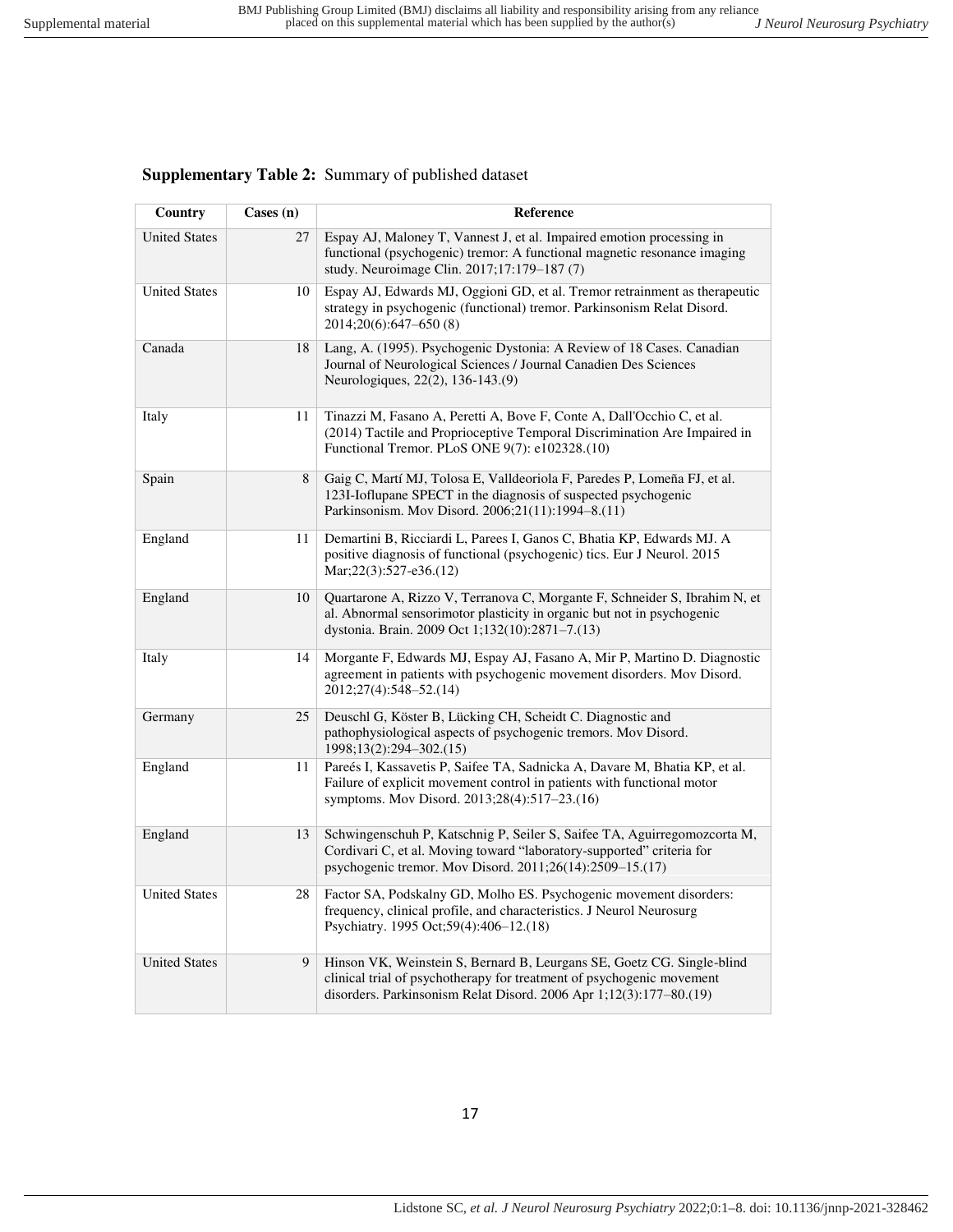| <b>United States</b> | 9   | Baizabal-Carvallo JF, Jankovic J. The clinical features of psychogenic<br>movement disorders resembling tics. J Neurol Neurosurg Psychiatry. 2014<br>May 1;85(5):573-5.(20)                                                                                  |
|----------------------|-----|--------------------------------------------------------------------------------------------------------------------------------------------------------------------------------------------------------------------------------------------------------------|
| Italy                | 16  | Dallocchio C, Arbasino C, Klersy C, Marchioni E. The effects of physical<br>activity on psychogenic movement disorders. Mov Disord. 2010;25(4):421-<br>5.(21)                                                                                                |
| England              | 6   | Schrag AE, Mehta AR, Bhatia KP, Brown RJ, Frackowiak RSJ, Trimble MR,<br>et al. The functional neuroimaging correlates of psychogenic versus organic<br>dystonia. Brain. 2013 Mar 1;136(3):770-81.(22)                                                       |
| England              | 37  | Schrag A, Trimble M, Quinn N, Bhatia K. The syndrome of fixed dystonia:<br>an evaluation of 103 patients. Brain. 2004 Oct 1;127(10):2360-72.(23)                                                                                                             |
| Germany              | 13  | Hassa T, de Jel E, Tuescher O, Schmidt R, Schoenfeld MA. Functional<br>networks of motor inhibition in conversion disorder patients and feigning<br>subjects. NeuroImage Clin. 2016;11:719-27.(24)                                                           |
| <b>United States</b> | 36  | Epstein SA, Maurer CW, LaFaver K, Ameli R, Sinclair S, Hallett M. Insights<br>into Chronic Functional Movement Disorders: The Value of Qualitative<br>Psychiatric Interviews. Psychosomatics. 2016 Dec; 57(6): 566-75.(25)                                   |
| England              | 5   | Batla A, Pareés I, Edwards MJ, Stamelou M, Bhatia KP, Panicker JN. Lower<br>urinary tract dysfunction in patients with functional movement disorders. J<br>Neurol Sci. 2016 Feb 15;361:192-4.(26)                                                            |
| Switzerland          | 12  | Frasca Polara G, Fleury V, Stone J, Barbey A, Burkhard PR, Vingerhoets F,<br>et al. Prevalence of functional (psychogenic) parkinsonism in two Swiss<br>movement disorders clinics and review of the literature. J Neurol Sci. 2018<br>Apr 15;387:37-45.(27) |
| <b>United States</b> | 11  | Baizabal-Carvallo JF, Jankovic J. Psychogenic Ophthalmologic Movement<br>Disorders. J Neuropsychiatry Clin Neurosci. 2016 Jan 21;28(3):195-8.(3)                                                                                                             |
| Scotland             | 11  | Stone J, Hoeritzauer I, Brown K, Carson A. Therapeutic sedation for<br>functional (psychogenic) neurological symptoms. J Psychosom Res. 2014 Feb<br>$1;76(2):165-8(28)$                                                                                      |
| Scotland             | 10  | McWhirter L, Ludwig L, Carson A, McIntosh RD, Stone J. Transcranial<br>magnetic stimulation as a treatment for functional (psychogenic) upper limb<br>weakness. J Psychosom Res. 2016 Oct 1;89:102-6.(29)                                                    |
| Scotland             | 107 | Stone J, Warlow C, Sharpe M. The symptom of functional weakness: a<br>controlled study of 107 patients, Brain 133 (5), May 2010, Pages 1537-<br>1551.(30)                                                                                                    |
| Scotland             | 41  | Stone, J, Hoeritzauer I, Tesolin, L, Carson, A. (2018). Functional movement<br>disorders of the face: A historical review and case series. Journal of the<br>Neurological Sciences. 395-40 (31)                                                              |
| Sweden               | 30  | Binzer M, Andersen PM, Kullgren G. Clinical characteristics of patients with<br>motor disability due to conversion disorder: a prospective control group<br>study. J Neurol Neurosurg Psychiatry. 1997;63(1):83-88.(32)                                      |
| Scotland             | 7   | Stone J, Gelauff J, Carson A. A "twist in the tale": Altered perception of<br>ankle position in psychogenic dystonia. Mov Disord. 2012;27(4):585-6.(33)                                                                                                      |
| Germany              | 8   | Liepert J, Hassa T, Tüscher O, Schmidt R. Abnormal motor excitability in<br>patients with psychogenic paresis. J Neurol. 2009 Jan 1;256(1):121-6.(34)                                                                                                        |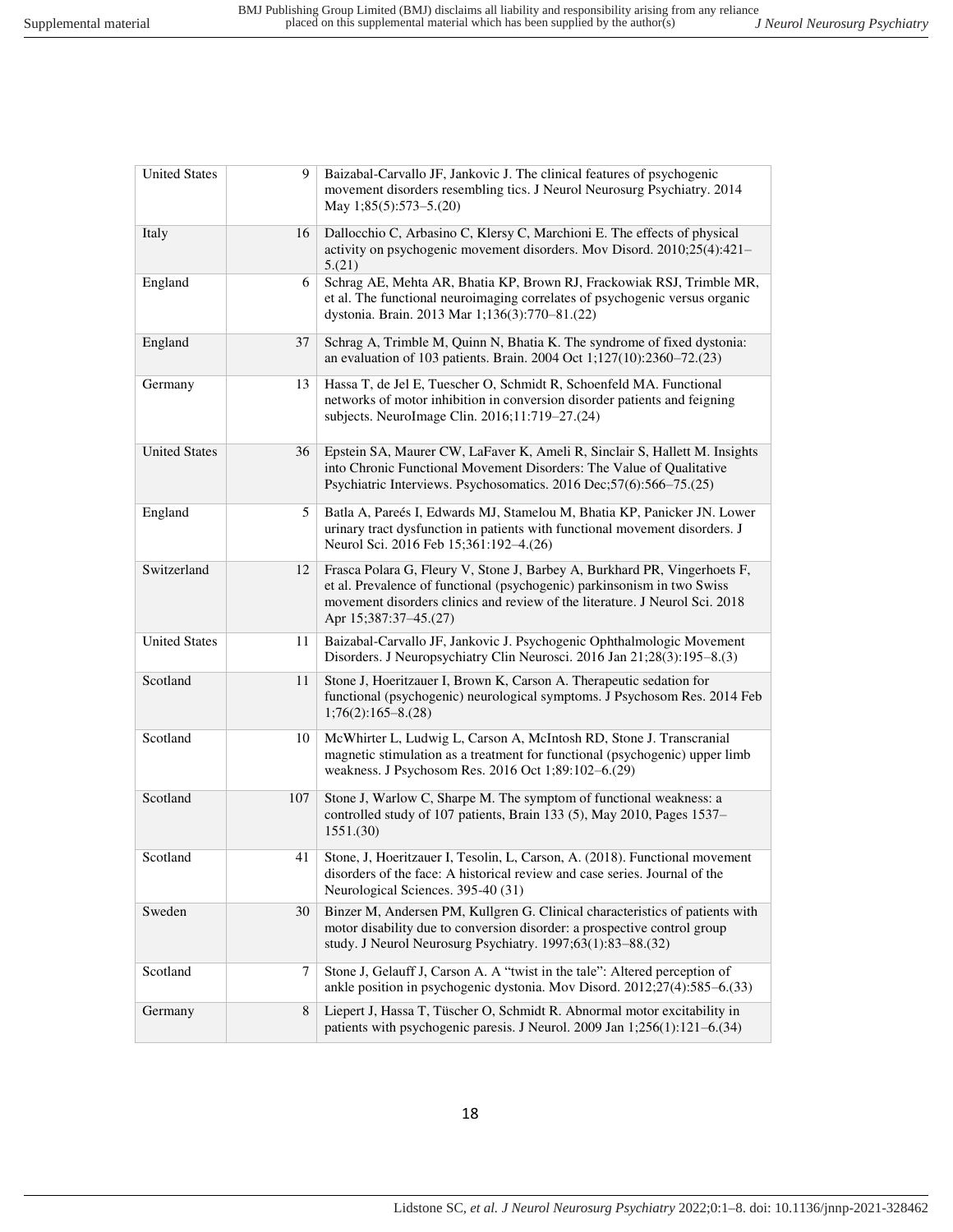| <b>United States</b> | 6            | Zeuner KE, Shoge RO, Goldstein SR, Dambrosia JM, Hallett M.<br>Accelerometry to distinguish psychogenic from essential or parkinsonian<br>tremor. Neurology. 2003 Aug 26;61(4):548-50.(35)                                                                       |
|----------------------|--------------|------------------------------------------------------------------------------------------------------------------------------------------------------------------------------------------------------------------------------------------------------------------|
| <b>United States</b> | 20           | Kranick SM, Moore JW, Yusuf N, Martinez VT, LaFaver K, Edwards MJ, et<br>al. Action-effect binding is decreased in motor conversion disorder:<br>implications for sense of agency. Mov Disord Off J Mov Disord Soc. 2013<br>Jul;28(8):1110–6.(36)                |
| <b>Brazil</b>        | 3            | Felicio AC, Godeiro-Junior C, Moriyama TS, Shih MC, Hoexter MQ, Borges<br>V, et al. Degenerative parkinsonism in patients with psychogenic<br>parkinsonism: A dopamine transporter imaging study. Clin Neurol<br>Neurosurg. 2010 May 1;112(4):282-5.(37)         |
| Scotland             | 4            | Stone J, Zeman A, Simonotto E, Meyer M, Azuma R, Flett S, et al. fMRI in<br>Patients With Motor Conversion Symptoms and Controls With Simulated<br>Weakness. Psychosom Med. 2007 Dec;69(9):961-9.(38)                                                            |
| England              | 15           | Aybek S, Nicholson TRJ, Draganski B, Daly E, Murphy DG, David AS, et al.<br>Grey matter changes in motor conversion disorder. J Neurol Neurosurg<br>Psychiatry. 2014 Feb 1;85(2):236-8.(39)                                                                      |
| Netherlands          | 6            | Roelofs K, de Bruijn ERA, Van Galen GP. Hyperactive action monitoring<br>during motor-initiation in conversion paralysis: An event-related potential<br>study. Biol Psychol. 2006 Mar; 71(3): 316-25.(40)                                                        |
| Netherlands          | 8            | Delange F, Roelofs K, Toni I. Increased self-monitoring during imagined<br>movements in conversion paralysis. Neuropsychologia. 2007;45(9):2051-<br>8.(41)                                                                                                       |
| Argentina            | 5            | Merello M, Ballesteros D, Rossi M, Arena J, Crespo M, Cervio A, et al. Lack<br>of maintenance of gait pattern as measured by instrumental methods suggests<br>psychogenic gait. Funct Neurol. 2012 Dec; 27(4): 217-24. (42)                                      |
| Germany              | 12           | Liepert J, Hassa T, Tüscher O, Schmidt R. Motor excitability during<br>movement imagination and movement observation in psychogenic lower limb<br>paresis. J Psychosom Res. 2011 Jan 1;70(1):59-65.(43)                                                          |
| Netherlands          | 4            | Roelofs K, van Galen GP, Keijsers GPJ, Hoogduin CAL. Motor initiation and<br>execution in patients with conversion paralysis. Acta Psychol (Amst). 2002<br>$May;110(1):21-34.(44)$                                                                               |
| Italy                | 14           | Canavese C, Ciano C, Zibordi F, Zorzi G, Cavallera V, Nardocci N.<br>Phenomenology of psychogenic movement disorders in children. Mov Disord<br>Off J Mov Disord Soc. 2012 Aug; 27(9): 1153-7.(45)                                                               |
| Italy                | $\mathbf{1}$ | Bentivoglio AR, Loi M, Valente EM, Ialongo T, Tonali P, Albanese A.<br>Phenotypic variability of DYT1-PTD: Does the clinical spectrum include<br>psychogenic dystonia? Mov Disord. 2002;17(5):1058-63.(46)                                                       |
| Japan                | 6            | Terada K, Ikeda A, Van Ness PC, Nagamine T, Kaji R, Kimura J, et al.<br>Presence of Bereitschaftspotential preceding psychogenic myoclonus: clinical<br>application of jerk-locked back averaging. J Neurol Neurosurg Psychiatry.<br>1995 Jun; 58(6): 745–7.(47) |
| England              | 15           | Schwingenschuh P, Pont-Sunyer C, Surtees R, Edwards MJ, Bhatia KP.<br>Psychogenic movement disorders in children: A report of 15 cases and a<br>review of the literature. Mov Disord. 2008;23(13):1882-8.(48)                                                    |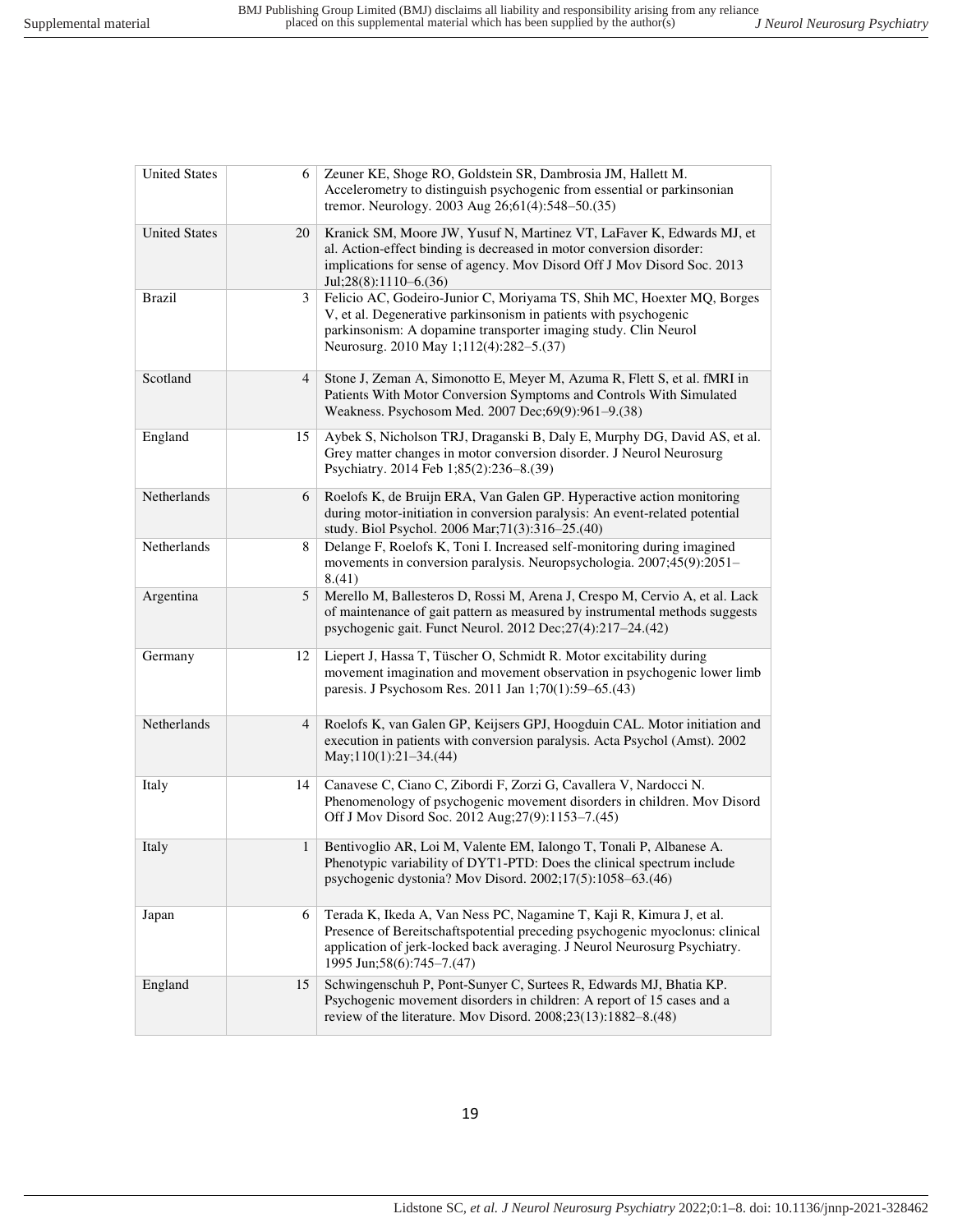| England              | 7  | Stamelou M, Saifee TA, Edwards MJ, Bhatia KP. Psychogenic palatal tremor<br>may be underrecognized: reappraisal of a large series of cases. Mov Disord<br>Off J Mov Disord Soc. 2012 Aug; 27(9):1164-8.(5)                                                                              |
|----------------------|----|-----------------------------------------------------------------------------------------------------------------------------------------------------------------------------------------------------------------------------------------------------------------------------------------|
| France               | 3  | Benaderette S, Fregonara PZ, Apartis E, Nguyen C, Trocello J-M, Remy P, et<br>al. Psychogenic parkinsonism: A combination of clinical,<br>electrophysiological, and [123I]-FP-CIT SPECT scan explorations improves<br>diagnostic accuracy. Mov Disord. 2006;21(3):310-7.(49)            |
| <b>United States</b> | 23 | Piboolnurak P, Rothey N, Ahmed A, Ford B, Yu Q, Xu D, et al. Psychogenic<br>tremor disorders identified using tree-based statistical algorithms and<br>quantitative tremor analysis. Mov Disord. 2005;20(12):1543-9.(50)                                                                |
| Netherlands          | 3  | Moene FC, Hoogduin KAL, Dyck RV. The inpatient treatment of patients<br>suffering from (motor) conversion symptoms: A description of eight cases.<br>Int J Clin Exp Hypn. 1998 Apr;46(2):171-90.(51)                                                                                    |
| France               | 24 | Garcin B, Roze E, Mesrati F, Cognat E, Fournier E, Vidailhet M, et al.<br>Transcranial magnetic stimulation as an efficient treatment for psychogenic<br>movement disorders. J Neurol Neurosurg Psychiatry. 2013 Sep 1;84(9):1043-<br>6(52)                                             |
| Germany              | 15 | Raethjen J, Kopper F, Govindan RB, Volkmann J, Deuschl G. Two different<br>pathogenetic mechanisms in psychogenic tremor. Neurology. 2004 Sep<br>$14(63):812-5(53)$                                                                                                                     |
| Czech<br>Republic    | 15 | Sojka P, Losak, J, Lamoš, M et al. (2019). Processing of Emotions in<br>Functional Movement Disorder: An Exploratory fMRI Study. Frontiers in<br>Neurology. 10. 861-861 (54)                                                                                                            |
| Israel               | 3  | Shahar, E., Ravid, S., Hafner, H., Chistyakov, A., & Shcif, A. (2012).<br>Diagnostic value of Hoover sign and motor-evoked potentials in acute<br>somatoform unilateral weakness and sensory impairment mimicking vascular<br>stroke. J<br>J Clin Neurosci, 2012 Jul; 19(7): 980–3.(55) |
| Denmark              | 13 | Søgaard U et al. (2019). Personality and Psychopathology in Patients With<br>Mixed Sensory-Motor Functional Neurological Disorder (Conversion<br>Disorder) A Pilot Study. Journal of Nervous and Mental Disease. 207 (7)<br>546-554. (56)                                               |
| Israel               | 6  | Biran, I., & Shahar-Levy, Y. (2018). Patients with motor conversion disorder<br>use early developmental motor patterns. Journal of Bodywork and Movement<br>Therapies, 22(2), 366–373.(57)                                                                                              |
| New Zealand          | 6  | Blakemore, R. L., Hyland, B. I., Hammond-Tooke, G. D., & Anson, J. G.<br>(2013). Distinct Modulation of Event-Related Potentials during Motor<br>Preparation in Patients with Motor Conversion Disorder. PLoS ONE, 8(4), 1-<br>8. (58)                                                  |
| England              | 5  | Ahmed, M. A., Martinez, A., Yee, A., Cahill, D., & Besag, F. M. (2008).<br>Psychogenic and organic movement disorders in children. Dev.Med.Child<br>Neurol Apr; 50(4): 300–4. (59)                                                                                                      |
| Australia            | 12 | Dale, R. C., Singh, H., Troedson, C., Pillai, S., Gaikiwari, S., & Kozlowska,<br>K. (2010). A prospective study of acute movement disorders in children.<br>Dev.Med.Child Neurol., Feb 12;52(8):739–48. (60)                                                                            |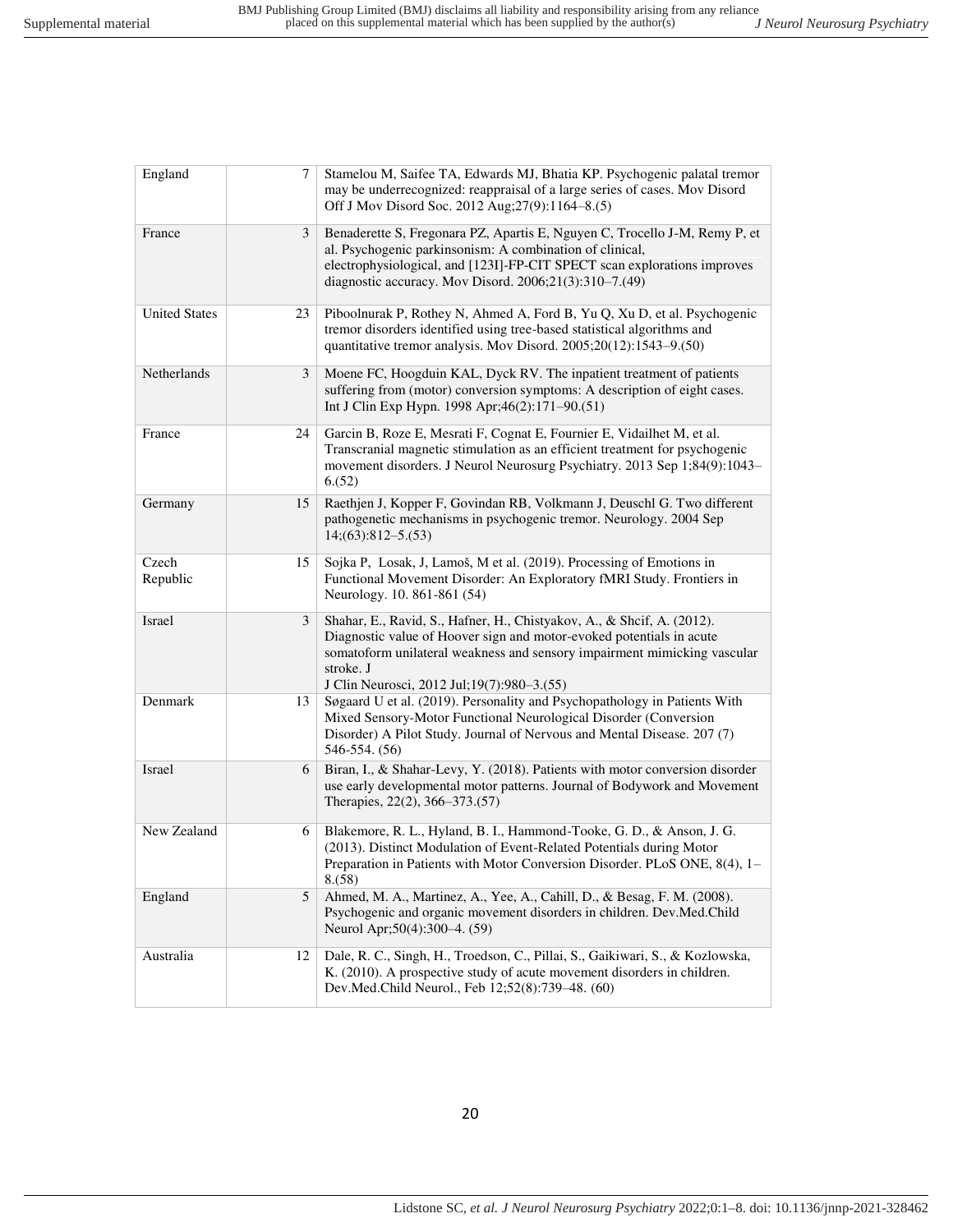| Australia            | 12             | Hayes, M. W., Graham, S., Heldorf, P., De Moore, G., Morris, J. G. L., De,<br>M. G., & Morris, J. G. L. (1999). A video review of the diagnosis of<br>psychogenic gait: appendix and commentary. Mov Disord., 14(6) 914-<br>921.(61)                                                                                                                                                                               |
|----------------------|----------------|--------------------------------------------------------------------------------------------------------------------------------------------------------------------------------------------------------------------------------------------------------------------------------------------------------------------------------------------------------------------------------------------------------------------|
| England              | 7              | Lader, M., & Sartorius, N. (1968). Anxiety in patients with hysterical<br>conversion symptoms. J.Neurol.Neurosurg.Psychiatry, 31(5), 490-495.(62)                                                                                                                                                                                                                                                                  |
| England              | $\overline{4}$ | Majumdar, A., López-Casas, J., Poo, P., et al. (2009). Syndrome of fixed<br>dystonia in adolescents-short term outcome in 4 cases. European Journal of<br>Paediatric Neurology: EJPN: Official Journal of the European Paediatric<br>Neurology Society, 13(5), 466–472.(63)                                                                                                                                        |
| Turkey               | 5              | Yazici, K. M., & Kostakoglu, L. (1998). Cerebral blood flow changes in<br>patients with conversion disorder. Psychiatry Res., 83(3) 163-168.(64)                                                                                                                                                                                                                                                                   |
| England              | 8              | Speed, J. (1996). Behavioral management of conversion disorder:<br>retrospective study. Archives of Physical Medicine and Rehabilitation, 77(2),<br>$147 - 154(65)$                                                                                                                                                                                                                                                |
| England              | 9              | Thomson, A. P., & Sills, J. A. (1988). Diagnosis of functional illness<br>presenting with gait disorder. Archives of Disease in Childhood, 63(2), 148-<br>153(66)                                                                                                                                                                                                                                                  |
| Israel               | $\mathbf{1}$   | Blinder, D., Rotenberg, L., & Taicher, S. (1996). Conversion disorder after<br>maxillofacial trauma and surgery. International Journal of Oral &<br>Maxillofacial Surgery, 25(2), 116–118.(67)                                                                                                                                                                                                                     |
| Poland               | 5              | Janik, P., Milanowski, Ł., & Szejko, N. (2014). Psychogenic tics: Clinical<br>characteristics and prevalence. Psychiatria Polska, 48(4), 835–845.(6)                                                                                                                                                                                                                                                               |
| Netherlands          | 3              | Hop, J. W., Frijns, C. J. M., & van Gijn, J. (1997). Psychogenic pseudoptosis.<br>Journal of Neurology, 244(10), 623-624.(4)                                                                                                                                                                                                                                                                                       |
| Italy                | 35             | Defazio G, Pastore A, Pellicciari R, Pierri G, Gigante AF, Fabio G, Superbo<br>M, Margari F. Personality disorders and somatization in functional and<br>organic movement disorders. Psychiatry Res. 2017 Nov;257:227-229.(68)<br>Pellicciari R, Superbo M, Gigante AF, Livrea P, Defazio G. Disease<br>modeling in functional movement disorders. Parkinsonism Relat Disord. 2014<br>Nov; $20(11)$ : $1287-9(69)$ |
| <b>United States</b> | 3              | Pandey, S., Nahab, F., Aldred, J., Nutt, J. and Hallett, M. (2014), Post-<br>Traumatic Shoulder Movement Disorders: A Challenging Differential<br>Diagnosis Between Organic and Functional. Mov Disord Clin Pract, 1: 102-<br>105.(70)                                                                                                                                                                             |
| India                | 58             | Pandey S, Koul A. Psychogenic Movement Disorders in Adults and Children:<br>A Clinical and Video Profile of 58 Indian Patients. Mov Disord Clin Pract.<br>2017;4(5):763-767.(71)                                                                                                                                                                                                                                   |
| India                | 18             | Chouksey A, Pandey S. Functional Movement Disorders in Elderly. Tremor<br>Other Hyperkinet Mov (N Y). 2019;9:(72)                                                                                                                                                                                                                                                                                                  |
| Mexico               | 196            | Baizabal-Carvallo, J.F. and Jankovic, J. (2019), Gender Differences in<br>Functional Movement Disorders. Mov Disord Clin Pract. 7(2) 182-187.(73)                                                                                                                                                                                                                                                                  |
| Australia            | 66             | Ahmad O, Ahmad KE. Functional neurological disorders in outpatient<br>practice: An Australian cohort. J Clin Neurosci. 2016 Jun;28:93-6. (74)                                                                                                                                                                                                                                                                      |
| France               | 51             | Gendre T, Carle G, Mesrati F, Hubsch C, Mauras T, Roze E, Houot M, Degos<br>B, Garcin B. Quality of life in functional movement disorders is as altered as<br>in organic movement disorders. J Psychosom Res. 2019 Jan;116:10-16.(75)                                                                                                                                                                              |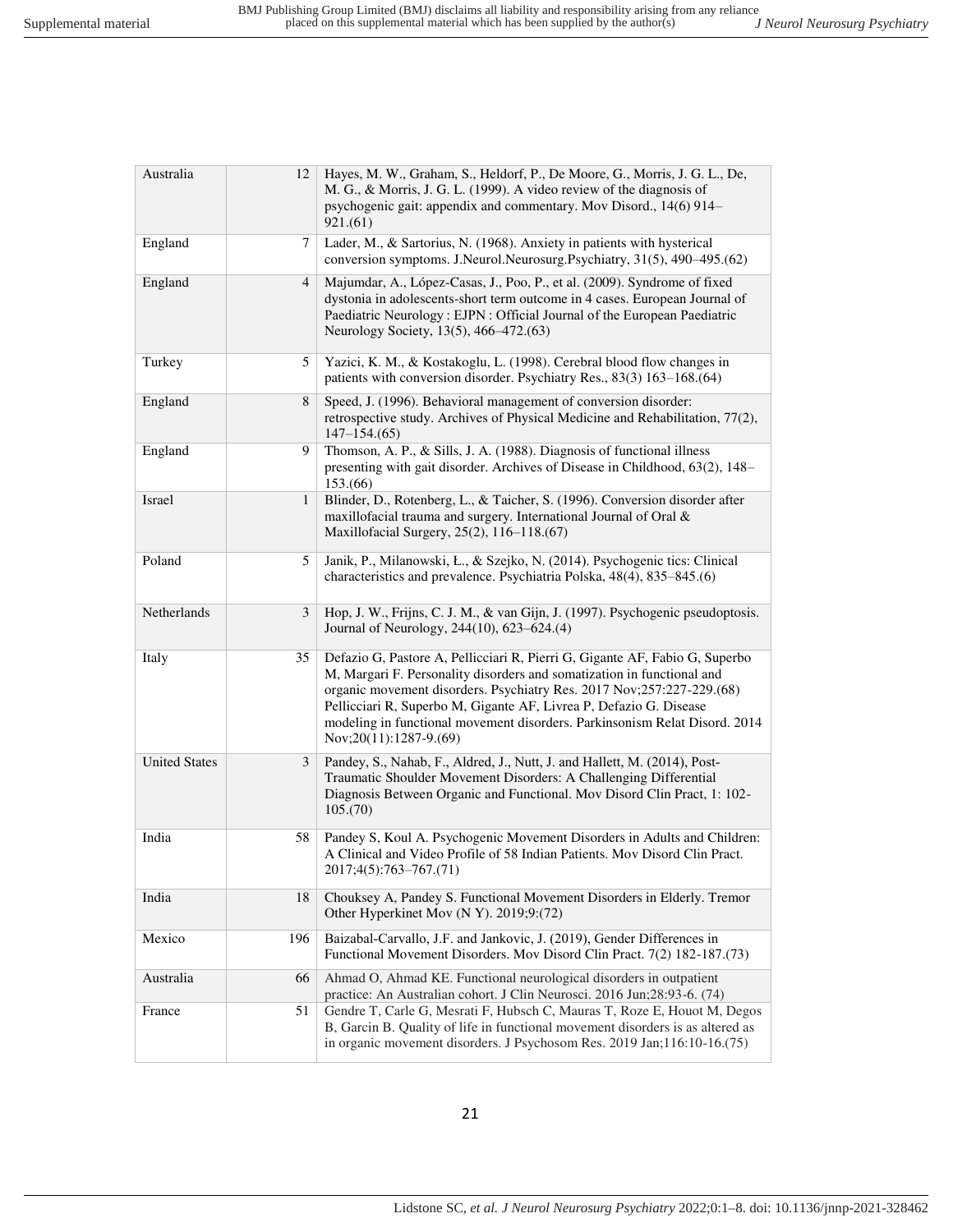| <b>Total</b>         | 1448 |                                                                                                                                                                                                                                                                                       |
|----------------------|------|---------------------------------------------------------------------------------------------------------------------------------------------------------------------------------------------------------------------------------------------------------------------------------------|
| Poland               | 2    | Sławek J, Wichowicz HM, Cubała WJ, et al. Psychogenic axial myoclonus:<br>report on two cases. <i>Neurol Sci.</i> 2010;31(2):219-222.                                                                                                                                                 |
| Canada               | 14   | Lang AE, Koller WC, Fahn S. Psychogenic Parkinsonism. Archives of<br>Neurology. 1995;52(8):802-810.                                                                                                                                                                                   |
| <b>United States</b> | 6    | Guerriero RM, Pier DB, de Gusmão CM, Bernson-Leung ME, Maski KP,<br>Urion DK, Waugh JL. Increased pediatric functional neurological symptom<br>disorders after the Boston marathon bombings: a case series. Pediatr Neurol.<br>2014 Nov; 51(5): 619-23. (80)                          |
| <b>United States</b> | 30   | de Gusmão CM, Guerriero RM, Bernson-Leung ME, Pier D, Ibeziako PI,<br>Bujoreanu S, Maski KP, Urion DK, Waugh JL. Functional neurological<br>symptom disorders in a pediatric emergency room: diagnostic accuracy,<br>features, and outcome. Pediatr Neurol. 2014 Aug;51(2):233-8.(79) |
| <b>United States</b> | 65   | McKeon A, Ahlskog JE, Bower JH, Josephs KA, Matsumoto JY.<br>Psychogenic tremor: long-term prognosis in patients with<br>electrophysiologically confirmed disease. Mov Disord. 2009 Jan 15;24(1):72-<br>6(78)                                                                         |
| Netherlands          | 9    | Stins, J.F., Kempe, C.A. (Lianne), Hagenaars, M.A., Beek, P.J., & Roelofs,<br>K. (2015). Attention and postural control in patients with conversion paresis.<br>Journal of Psychosomatic Research, 78, 249-254.(77)                                                                   |
| France               | 33   | Garcin B, Mesrati F, Hubsch C, Mauras T, Iliescu I, Naccache L, Vidailhet<br>M, Roze E, Degos B. Impact of Transcranial Magnetic Stimulation on<br>Functional Movement Disorders: Cortical Modulation or a Behavioral Effect?<br>Front Neurol. 2017 Jul 19;8:338.(76)                 |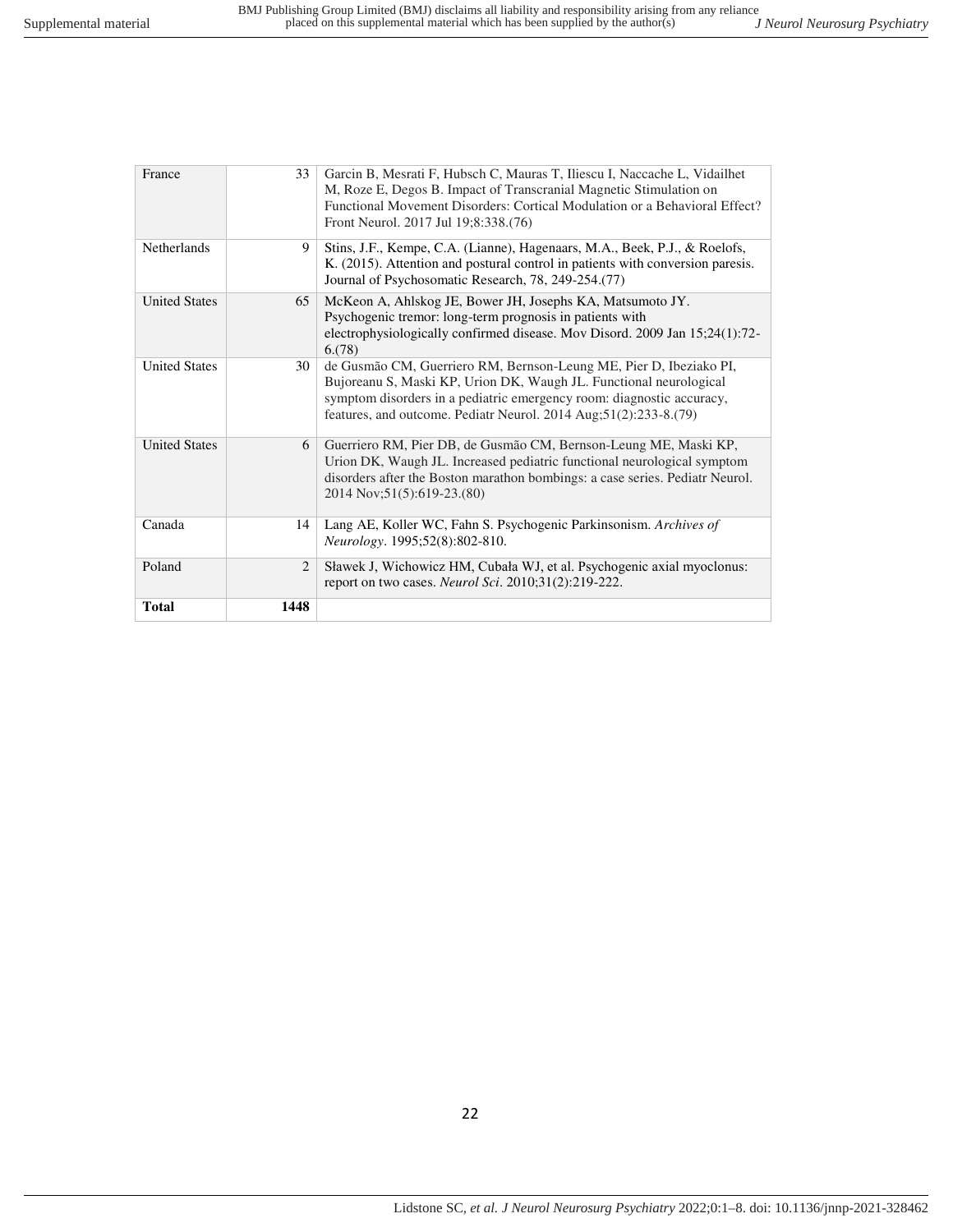# **Supplementary Table 3:** Summary of unpublished dataset

| <b>Institution</b>                              | <b>City</b>        | # of cases |
|-------------------------------------------------|--------------------|------------|
| Northwestern University                         | Chicago            | 94         |
| <b>Toronto Western Hospital</b>                 | Toronto            | 84         |
| University Clinical Centre Ljubljana            | Slovenia           | 23         |
| St Georges University of London                 | London             | 200        |
| University of Colorado                          | Aurora             | 356        |
| <b>Massachusetts General Hospital</b>           | <b>Boston</b>      | 98         |
| <b>Emory University</b>                         | Atlanta            | 50         |
| <b>Stony Brook University</b>                   | <b>Stony Brook</b> | 45         |
| University of Guanajuato                        | Leon               | 15         |
| University of Melbourne                         | Heidelberg         | 120        |
| Università degli Studi di Milano                | Milano             | 31         |
| <b>Research Center of Neurology</b>             | Moscow             | 34         |
| Hospital de Santa Maria                         | Lisbon             | 17         |
| Charles University                              | Prague             | 206        |
| University of Texas                             | Houston            | 67         |
| Inselspital, Switzerland                        | Bern               | 140        |
| University of California, Los Angeles           | Los Angeles        | 44         |
| <b>IRCCS</b> Fondazione Don Carlo Gnocchi Onlus | Milano             | 12         |
| University of Belgrade                          | Serbia             | 102        |
| <b>Rush University</b>                          | Chicago            | 236        |
| University of Porto                             | Porto              | 11         |
| Hygeia Hospital                                 | Athens             | 20         |
| University of Cincinnati                        | Cincinnati         | 164        |
| University of Verona                            | Verona             | 24         |
| Loginov Moscow Clinical Scientific Center       | Moscow             | 28         |
| Sechenov University                             | Moscow             | 6          |
| Mayo Clinic                                     | Rochester          | 48         |
| <b>IRCCS Humanitas Research Hospital</b>        | Milano             | 17         |
| University of Cincinnati                        | Cincinnati         | 455        |
| University of Groningen                         | Groningen          | 186        |
| National Institute of Health                    | Bethesda           | 75         |
| King's College London                           | London             | 45         |
| Le Salpetrière hospital                         | Paris              | 404        |
| <b>Total</b>                                    |                    | 3457       |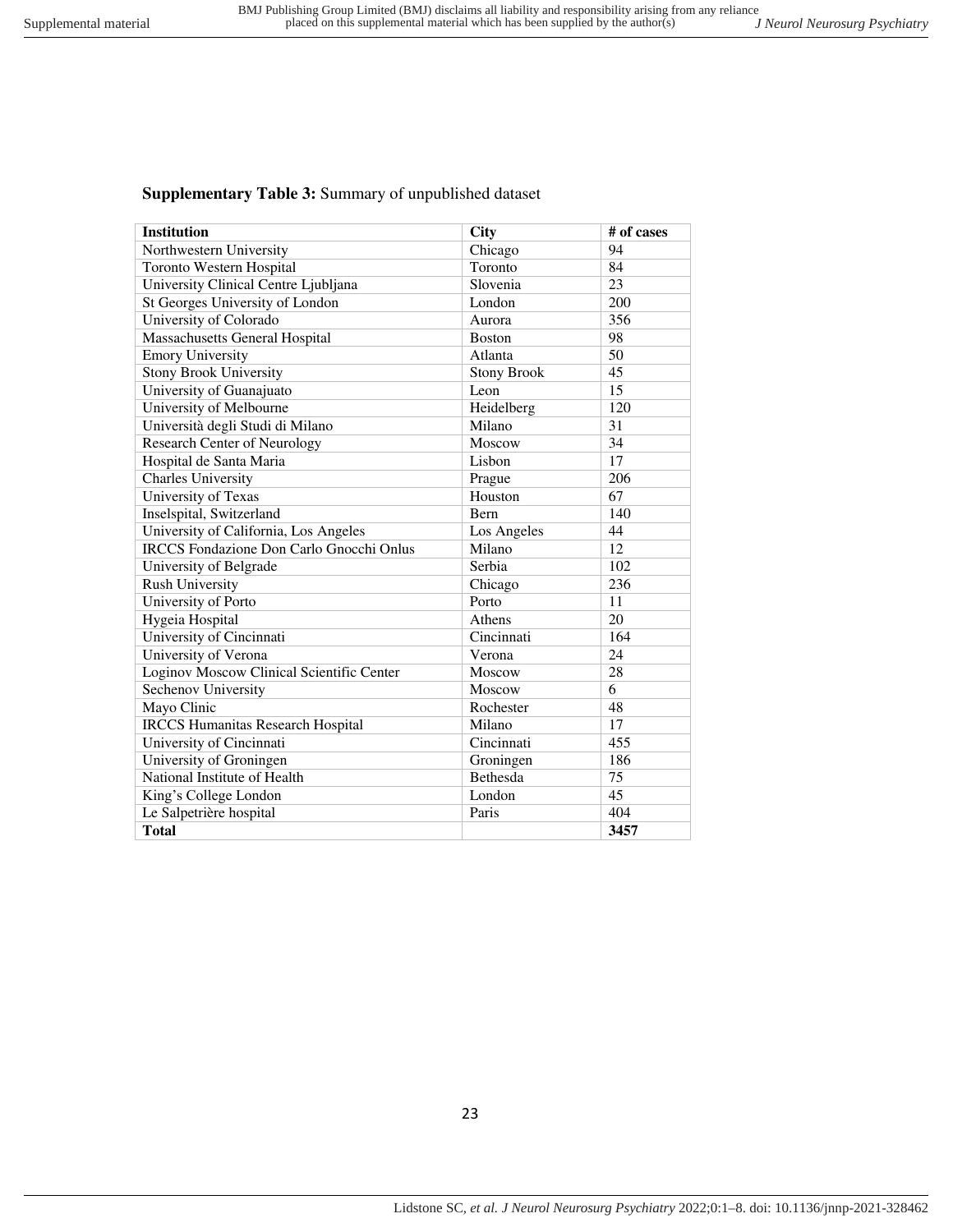| <b>FMD</b> phenotype                                         | $\text{Case}(n)$              |
|--------------------------------------------------------------|-------------------------------|
| Chorea                                                       | 13                            |
| <b>Tics</b>                                                  | 9                             |
| Speech                                                       | 8                             |
| Dyskinesia                                                   | $\overline{4}$                |
| Benign fasiculations                                         | 3                             |
| Paroxysmal FMD                                               | 3                             |
| <b>Shaking</b>                                               | $\mathcal{F}$                 |
| <b>Stiffness</b>                                             | 3                             |
| Oculomotor                                                   | 2                             |
| Palatal tremor                                               | $\mathfrak{D}_{\mathfrak{p}}$ |
| Spasticity                                                   | 2                             |
| Abduction/adduction of legs while seated                     |                               |
| Arms will point to one side and legs will "kick out"         | 1                             |
| Burping/retching - abdominal wall and pharyngeal involvement | 1                             |
| Dysphagia                                                    |                               |

Blepharospasm 1 Hiccups 1 'Keyboard-type' movements in hands and feet 1 Orolingual dyskinesias 1 Trunk and neck stereotypies 1 **Total** 61

**Supplementary Table 4:** Alternate phenotypes of unpublished Functional Movement Disorders included in "Other" category